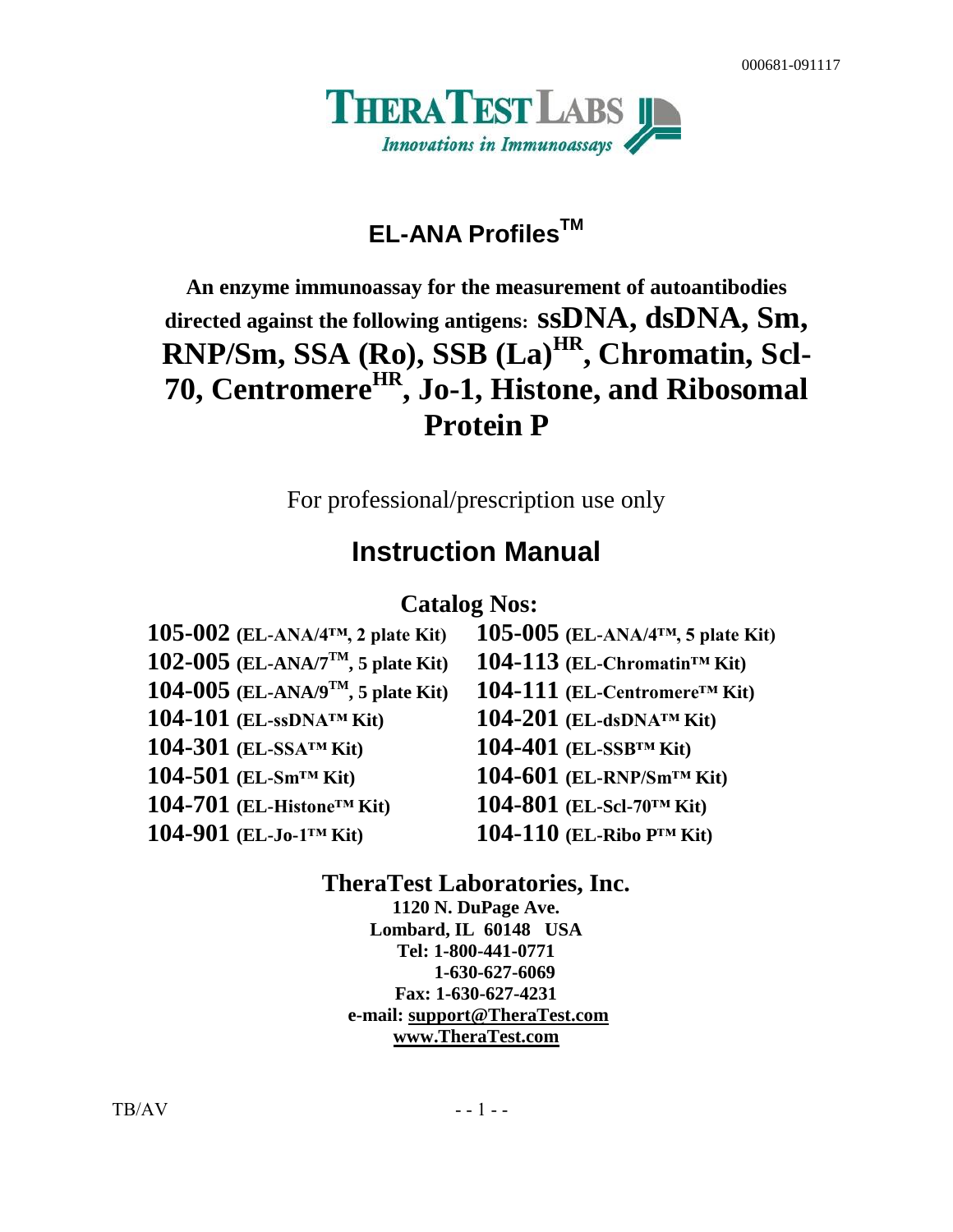# **TABLE OF CONTENTS**

| Page                          |
|-------------------------------|
|                               |
|                               |
|                               |
|                               |
|                               |
|                               |
|                               |
|                               |
|                               |
|                               |
|                               |
|                               |
|                               |
| ABBREVIATED TEST PROCEDURE 21 |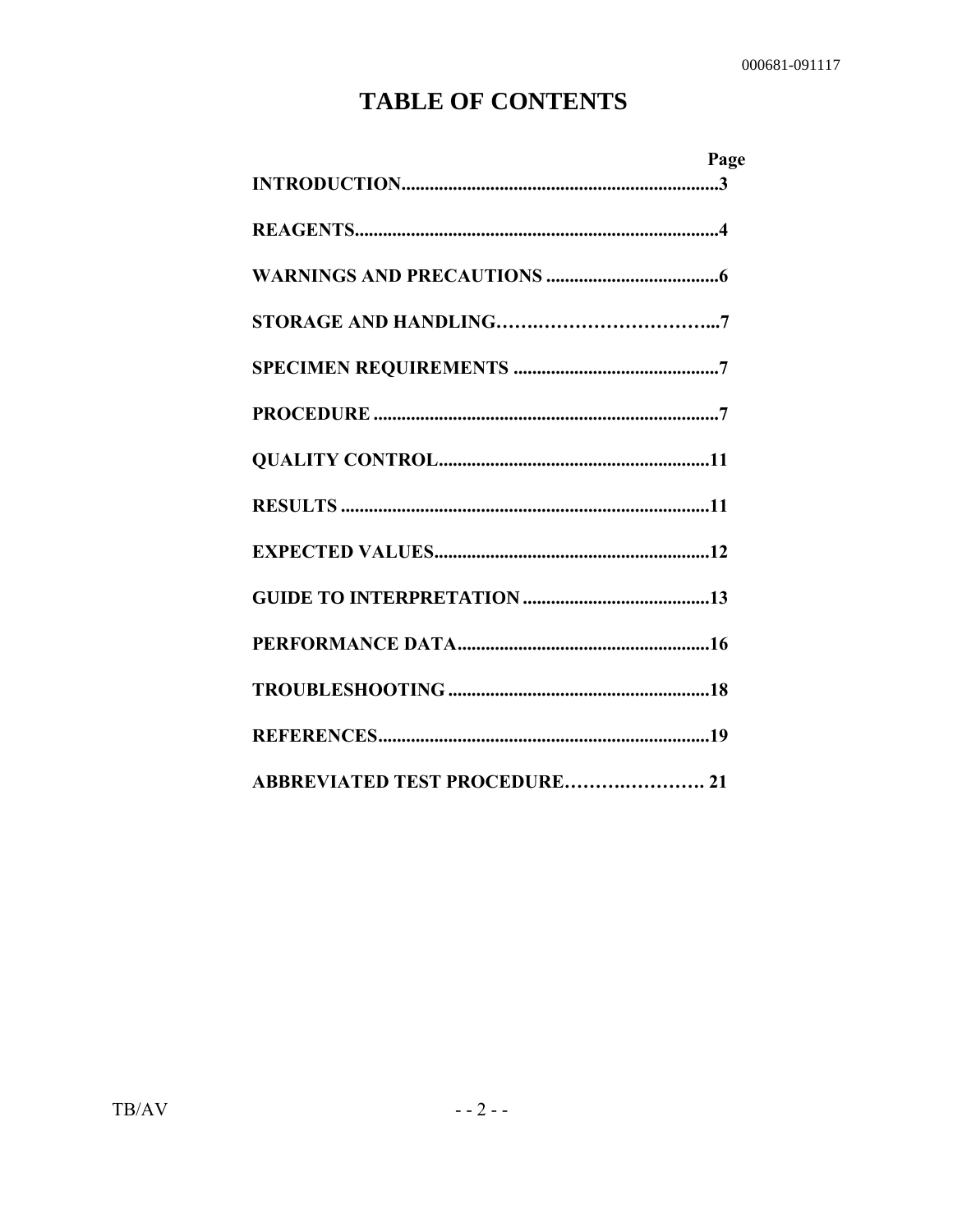#### **INTRODUCTION Name**: TheraTest **EL-ANA Profiles™**



#### **Intended Use:**

"The EL-ANA Profiles<sup>TM</sup>" is an in vitro diagnostic test for the detection and measurement of autoantibodies directed against the following autoantigens: single-stranded DNA (ssDNA), doublestranded DNA (dsDNA), Sm, RNP/Sm, SSA (Ro), SSB (La), Histone, Scl-70, Jo-1, Ribosomal Protein P, Centromere, and Chromatin (Nucleosomes). This test system is intended as an aid in diagnosis of systemic lupus erythematosus, Sjögren's syndrome, progressive systemic sclerosis (scleroderma), drug-induced lupus and polymyositis.

#### **Summary and Explanation of the Test**

Autoantibodies against nuclear constituents are used for the diagnosis of rheumatic diseases. Antibodies against native or dsDNA occur predominantly in Systemic Lupus Erythematosus (SLE) and are included in the diagnostic criteria for  $SLE<sup>1</sup>$ . Anti-ssDNA antibody, when present at high levels, is an indicator of active  $SLE<sup>2</sup>$ . However, lower levels are observed in chronic inflammatory and infectious diseases.<sup>16</sup> The presence of autoantibodies to Sm is considered a marker for SLE and is included in the diagnostic criteria for  $SLE<sup>1</sup>$ . Anti-RNP antibody, when present in serum alone at high levels, is diagnostic for Mixed Connective Tissue Disease (MCTD).<sup>3</sup> Anti-RNP, when detected at lower levels, particularly in conjunction with other autoantibodies, is observed in the serum of patients with Progressive Systemic Sclerosis, Sjögren's Syndrome, and Rheumatoid Arthritis. In SLE patients, autoantibodies to RNP are associated with a lower incidence of renal dysfunction and with relatively benign disease, while patients with anti-Sm have a higher incidence of renal and central nervous system disease.<sup>4</sup> Auto-antibodies to both SSA and SSB are observed in the sera of patients with SLE,<sup>5</sup> and in Sjögren's Syndrome.<sup>6</sup> Anti-SSA is frequently detected in ANA-negative patients (i.e., subacute cutaneous LE).<sup>7</sup> Some of these ANA-negative patients have antibodies to ssDNA.<sup>8</sup> Furthermore, anti-SSA is present in a subset of patients with nephritis who lack anti-dsDNA.<sup>9</sup> Anti-Scl-70 is frequently associated with Scleroderma, but is also present in a minority of patients with active SLE.<sup>9,12</sup> Anti-Histone, although frequently observed in idiopathic SLE, are also observed in patients with drug-induced LE.<sup>9</sup> The presence of only anti-ssDNA and anti-Histone is suggestive of drug-induced LE. Anti-Jo-1 antibodies, directed toward histidyl-tRNA synthetase, are found in a subset of patients with connective tissue disease that have either polymyositis, dermatomyositis or myositis with another rheumatic disease.<sup>17,18</sup> Anti-Ribosomal Protein P antibodies (anti-Ribo P) are highly specific serologic markers for SLE since they are not usually detected in other autoimmune, infectious or neoplastic diseases.<sup>19</sup> Anti-centromere antibodies are detected mainly in a subset of patients with progressive systemic sclerosis (scleroderma).<sup>20</sup> Anti-chromatin antibodies are detected with high frequency in SLE and drug-induced LE, but with relatively low frequency in other autoimmune diseases and are reported to be valuable indicators of disease activity.<sup>21,22</sup> For druginduced lupus, the sensitivity reported in some studies is as high as  $100\%$ <sup>21</sup> Autoantibodies may be present with a great deal of variability in patients with SLE and in other connective tissue diseases. Therefore, it has become clinically relevant to determine the panel of autoantibodies present in the serum of each patient. $^{12}$ 

Most autoimmune diagnostic kits detect a single type of autoantibody; a distinction between the presence of IgG and IgM autoantibodies generally is not possible. Although a number of attributes contribute to pathogenicity of autoantibodies (e.g., class, avidity, charge, complement fixation), IgG and not IgM autoantibodies are more clearly linked to pathogenesis in these connective tissue disorders.<sup>10</sup> Therefore IgG antibodies warrant measurement. The EL-ANA Profiles<sup>TM</sup> test system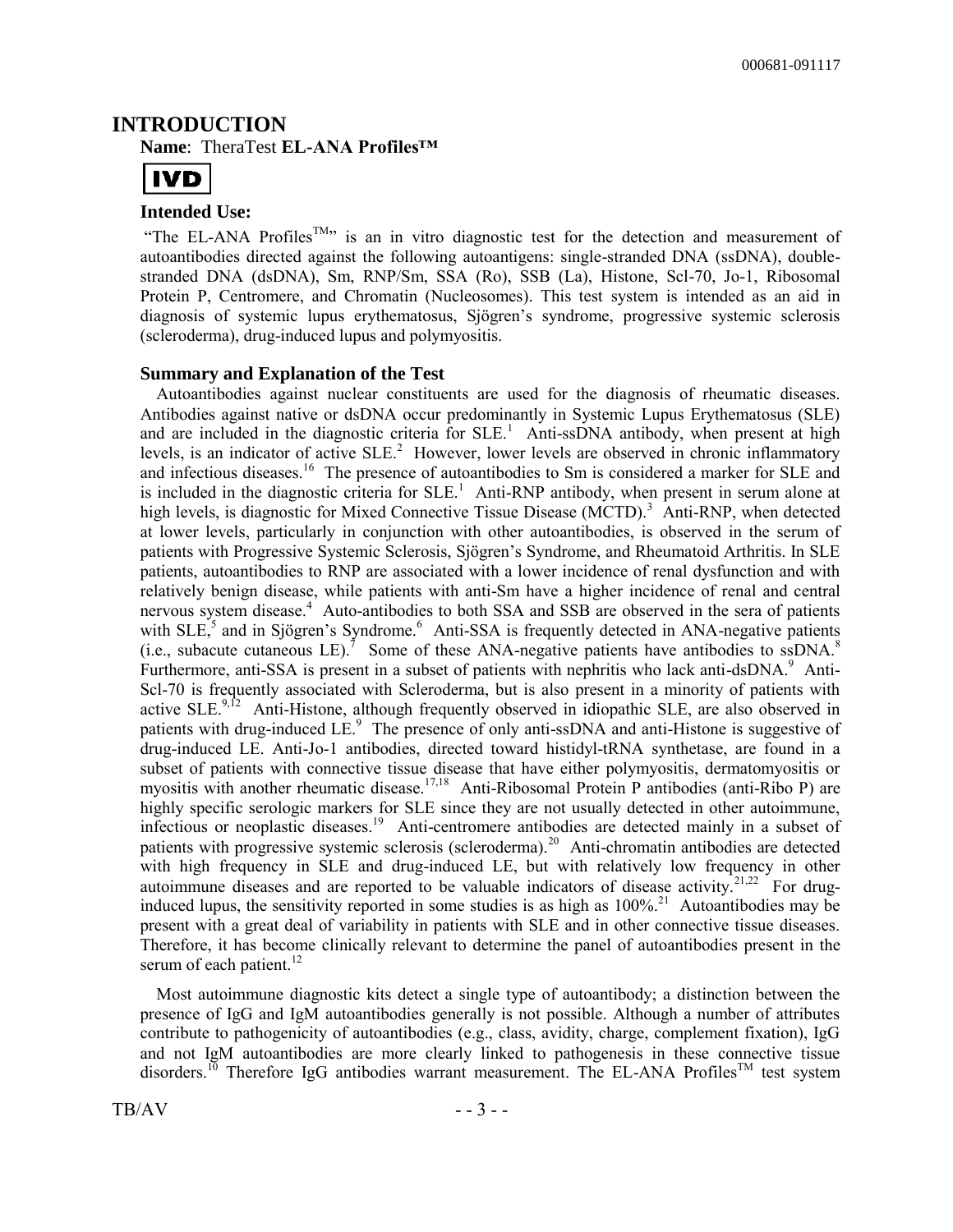provides an IgG autoantibody profile by simultaneously testing for as many as nine of the most clinically relevant autoantibodies in various combinations (anti–ssDNA, -dsDNA, -Sm, -RNP/Sm, -SSA, -SSB, -Chromatin, -Scl-70, and -Centromere) identified in Rheumatology today. The system can be further expanded to test for three additional autoantibodies (anti–Jo-1, -Histone, and – Ribosomal Protein P) by using single antigen kits.

#### **Method Description**

EL-ANA Profiles<sup>TM</sup> kits are enzyme immunoassays with a 96-well plate format. Antigen precoated microplate wells are incubated with Calibrator, Controls, and serum Specimens. The antigens are from thymus (calf or rabbit): ssDNA, Sm, RNP/Sm, SSA, Histone, Scl-70, Ribosomal Protein P, Jo-1 and Chromatin; human recombinant: Centromere (protein B) and SSB. The presence of human recombinant is marked on the box label and plate label with <sup>HR</sup> superscript. The dsDNA is from bacteriophage lambda*.* During the incubation, antibody present in the test sample binds to the coated wells. The wells are washed to remove unbound antibodies and horseradish peroxidase labeled goat anti-human IgG is incubated in the wells. The wells are washed again to remove unbound conjugate. As a final step, chromogen is added and autoantibodies are measured using a spectrophotometric plate reader.

### **REAGENTS**

#### **For specific kit reagents, refer to Materials and Reagents Supplied with Each Kit under the PROCEDURE section.**

Each EL-ANA kit consists of Autoantibody Specific Reagents (antigen-coated wells, Controls, Calibrators, and IgG Enzyme Conjugate) plus General Immunoassay Reagents, and a resealable pouch.

#### **General Reagents**

#### **1. Specimen Diluent**

Phosphate buffer containing protein, stabilizer, preservative and yellow dye.

#### **2. Wash Buffer (10X)**

10X concentrated buffer containing preservative.

#### **3. Chromogen**

A ready to use solution containing both the peroxide substrate of Horseradish Peroxidase (HRP) and 3,3',5,5'-tetramethylbenzidine (TMB) as chromogenic indicator. Protect from light.

#### **4. Stop Reagent**

Phosphoric Acid (2 mol/L).

#### **Conjugate**

#### **1. IgG Enzyme Conjugate (Tracer)**

Anti-human IgG (Fcγ specific) conjugated with horseradish peroxidase, containing preservative and green dye.

#### **Controls**

#### **1. Positive Control\***

- **a. ANA/4, ANA/7, and ANA/9 kits** Human sera containing antibodies to the following antigens: ssDNA, dsDNA, Sm, RNP/Sm, SSA, SSB, Chromatin, Scl-70, and Centromere and preservative.
- **b.** Single antigen kits Kit specific human sera containing antibodies to the nominal antigen: ssDNA, dsDNA, Sm, RNP/Sm, SSA, SSB, Histone, Scl-70, Jo-1, Centromere, Ribosomal Protein P, or Chromatin, and preservative.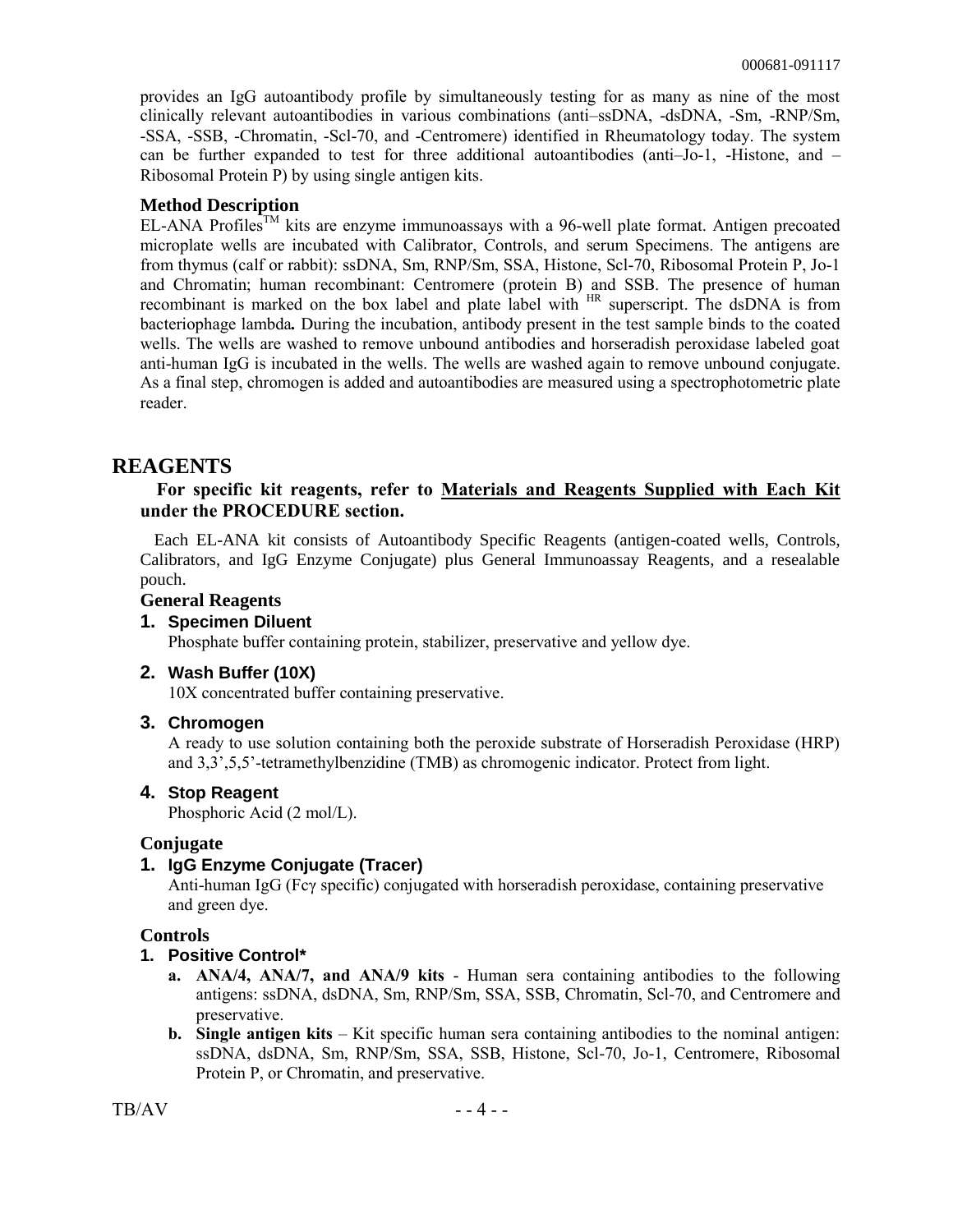#### **2. Negative Control\***

Normal human serum, with preservative.

#### **3. Calibrators\***

**ANA/4, ANA/7, ANA/9 and all of the following Single Antigen Kits: ssDNA, dsDNA, Sm, RNP/Sm, SSA, SSB, Histone, Scl-70, Chromatin, Jo-1, Ribosomal Protein P, and Centromere** contain antigen-specific Calibrators (ready-to-use) containing prediluted human serum with preservative.

\* Reagents containing sodium azide.

#### **Coated Wells**

All wells are for single-use only.

Wells are printed to indicate the coated antigen present: ssDNA, dsDNA, Sm, RNP/Sm (RNP), SSA, SSB, Histone (His), Scl-70, Jo-1, RPP, Centromere (Cm), and Chromatin (Chr).

| <b>Blank</b>        | <b>BL</b>    |
|---------------------|--------------|
| <b>ssDNA</b>        | <b>ssDNA</b> |
| dsDNA               | dsDNA        |
| Sm                  | Sm           |
| RNP/Sm              | <b>RNP</b>   |
| <b>SSA</b>          | <b>SSA</b>   |
| <b>SSB</b>          | <b>SSB</b>   |
| Histone             | <b>His</b>   |
| Scl-70              | Sc170        |
| $Jo-1$              | $Jo-1$       |
| Ribosomal Protein P | <b>RPP</b>   |
| Centromere          | Cm           |
| Chromatin           | $_{\rm Chr}$ |

### **1. EL-ANA/4 Coated Wells**

Each metalized pouch contains 12 columns of wells in a frame and a desiccant. Each column contains one blank well (Specimen Blank) and one each of the following antigen coated wells: ssDNA, dsDNA, RNP/Sm, and Chromatin.

#### **2. EL-ANA/7 Coated Wells**

Each metalized pouch contains 12 columns of wells in a frame and a desiccant. Each column contains one blank well (Specimen Blank) and one each of the following antigen coated wells: ssDNA, dsDNA, Sm, RNP/Sm, SSA, SSB, and Chromatin.

#### **3. EL-ANA/9 Coated Wells**

Each metalized pouch contains 8 rows of wells in a frame and a desiccant. Each row contains one blank well (Specimen Blank) and one of each of the following antigen-coated wells: ssDNA, dsDNA, Sm, RNP/Sm, SSA, SSB, Chromatin, Scl-70, and Centromere.

#### **4. Single Antigen Coated Wells**

**Single Antigen Kits** – Each metallized pouch contains wells coated with one of the following antigens: ssDNA, dsDNA, Sm, RNP/Sm, SSA, SSB, Histone, Scl-70, Jo-1, Ribosomal Protein P, Centromere, or Chromatin and a desiccant.

#### **5. Blank Wells**

**Single Antigen Kits** – Each metallized pouch contains 8x12 blank wells and a desiccant.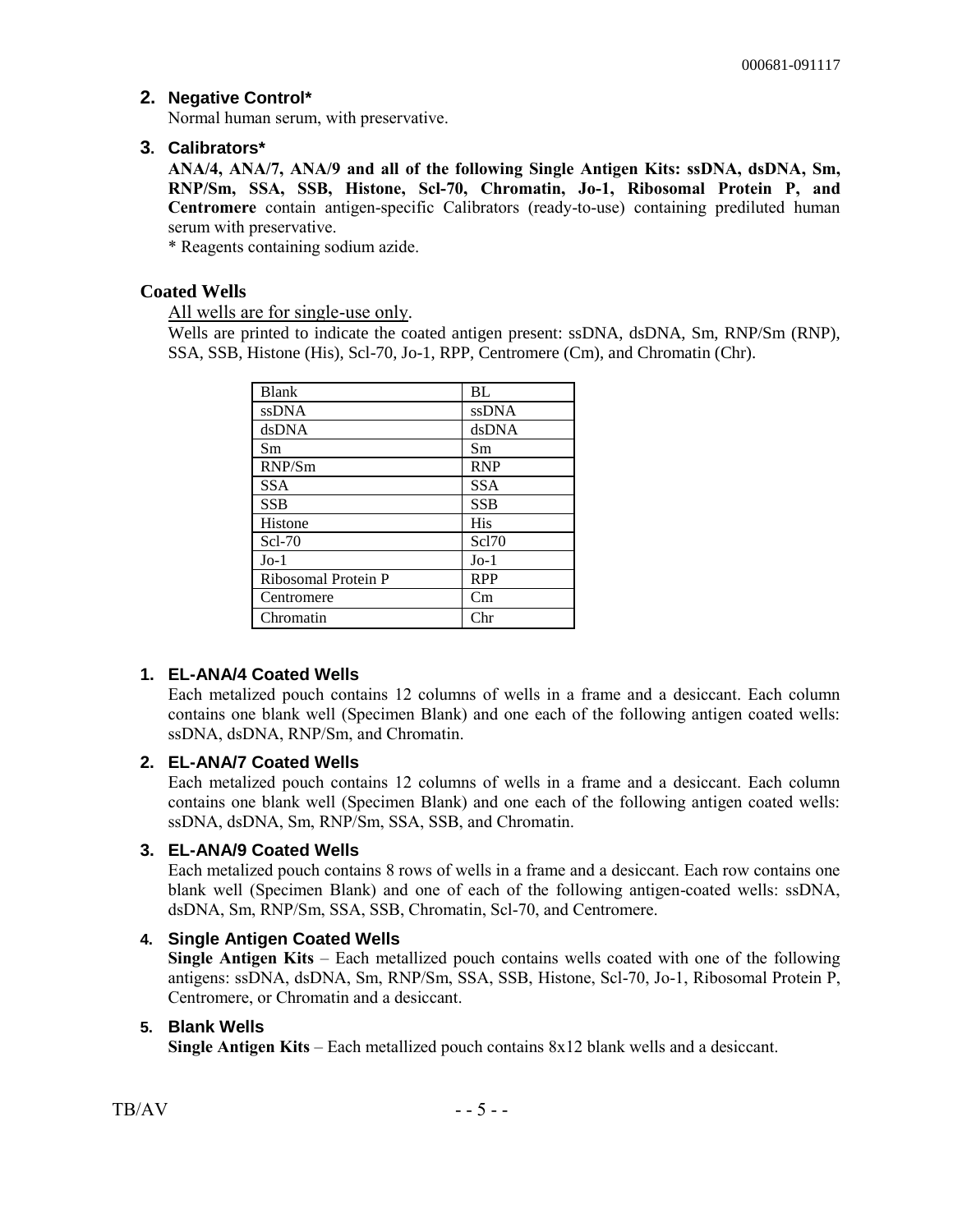### **WARNINGS AND PRECAUTIONS**



### **Reagents Containing Human Source Material**

#### **Treat as potentially infectious.**

Each serum/plasma donor unit used in the preparation of this product has been tested by an FDA approved method and found non-reactive for the presence of HBsAg, antibody to HCV and antibody to HIV-1 / HIV-2. While these methods are highly accurate, they do not guarantee that all infected units will be detected. This product may also contain other human source material for which there is no approved test. Because no known test method can offer complete assurance that hepatitis B virus, hepatitis C virus (HCV), Human Immunodeficiency Virus (HIV) or other infectious agents are absent, all products containing human source material should be handled in accordance with good laboratory practices using appropriate precautions as described in the Centers for Disease Control and Prevention/National Institutes of Health Manual, "*Biosafety in Microbiological and Biomedical Laboratories*," 4<sup>th</sup> Edition, 1999. U.S. GPO. Web address: <http://bmbl.od.nih.gov/>

#### **Stop Reagent (Phosphoric Acid, 2 mol/L)** Categorized as Corrosive!

May cause severe burns on contact with skin. Do not get in eyes, on skin, or on clothing. Do not ingest or inhale fumes. On contact, flush with copious amounts of water for at least 15 minutes.

#### **Hazardous Substance Risk & Safety Phrases**

R34 - Causes burns.

S26 – In case of contact with eyes, rinse immediately with plenty of water and seek medical advice.

S36/37/39 – Wear suitable protective clothing, gloves and eye/face protection.

S45 – In case of accident or if you feel unwell, seek medical advice immediately (show label where possible).

#### **Chromogen** Categorized as an **Irritant**

This product contains  $3,3^{\prime},5,5^{\prime}$ -tetramethylbenzidine (TMB) ( $\leq 0.05\%$ ), a peroxidase chromogenic co-substrate which has not shown mutagenic or carcinogenic effects in laboratory experiments.<sup>23</sup>

#### **Hazardous Substance Risk & Safety Phrases**

R36/37/38 – Irritating to eyes, respiratory system, and skin. Avoid inhalation and direct contact.

S24/25 – Avoid contact with skin or eyes.

S26 – In case of contact with eyes, rinse immediately with plenty of water and seek medical advice.

S36 – Wear suitable protective clothing.

S51 – Use only in well-ventilated areas.

#### **Reagents Containing Sodium Azide**

Calibrators and Controls contain sodium azide which can react with lead and copper plumbing to form highly explosive metal azides. On disposal, flush drain with large quantities of water to prevent azide build-up.

#### **Hazardous Substance Risk & Safety Phrases:**

R22 - Harmful if swallowed.

R36/37/38 - Irritating to eyes, respiratory system, and skin. Avoid inhalation and direct contact.

S26 - In case of contact with eyes, rinse immediately with plenty of water and seek medical advice.

S28 - After contact with skin, wash immediately with plenty of water.

S36/37/39 - Wear suitable protective clothing, gloves and eye/face protection

S46 - If swallowed, seek medical advice immediately and show this container label.

Reagents Containing ProClin 300®

May cause allergic reactions. Avoid prolonged contact with skin. Wash thoroughly after handling.

#### **General Precautions and Information**

**1.** Specimen Diluent, Wash Buffer, Chromogen, and Stop Reagent are interchangeable among the EL-ANA kits. All other reagents are kit and lot specific and therefore not interchangeable.

 $TB/AV$  - - 6 - -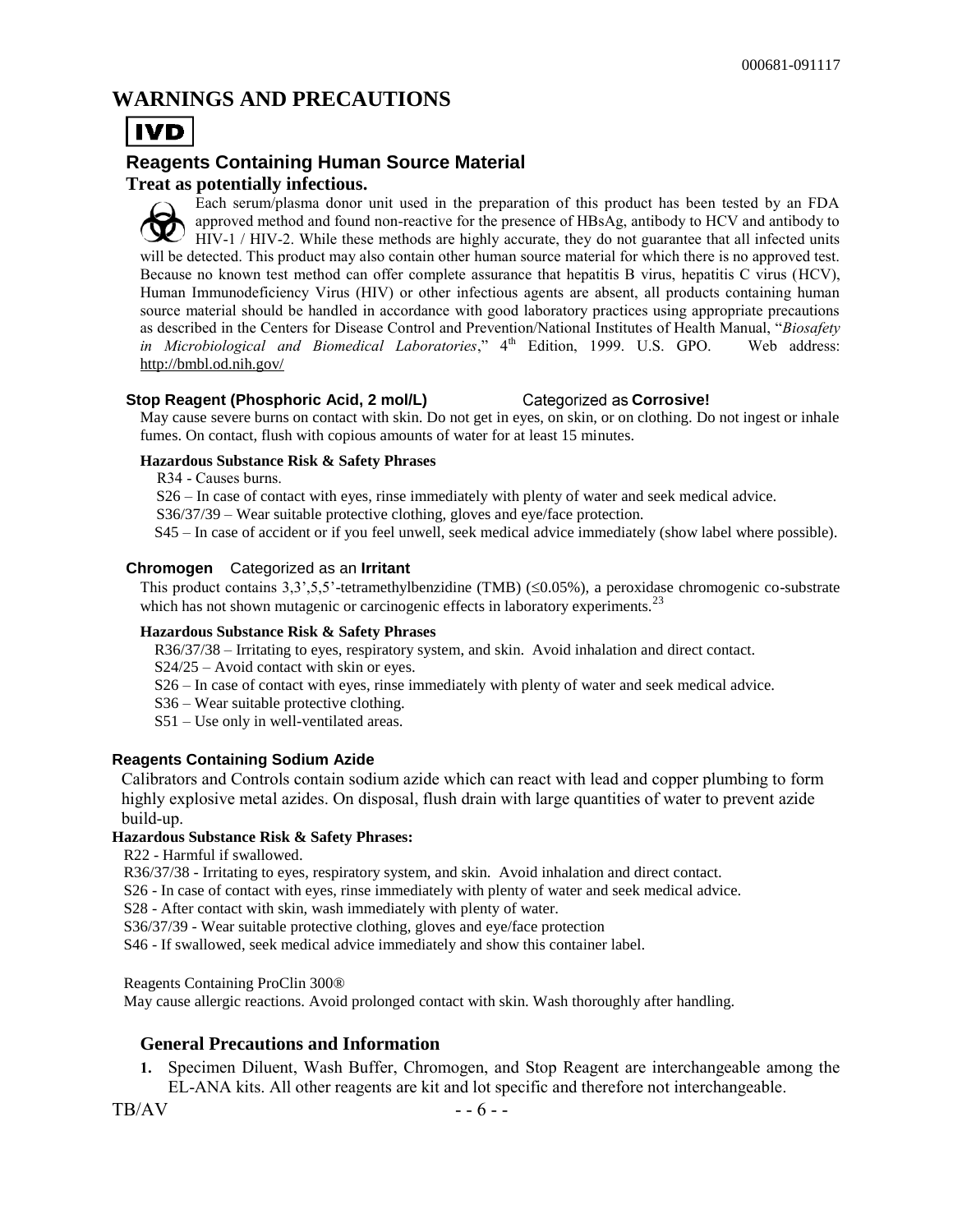- **2.** The Stop Reagent can irritate eyes and mucous membranes.
- **3.** Do not allow Chromogen to come in contact with metal or oxidizing agents.
- **4.** Handle patient sera and kit reagents with appropriate precautions. Do not pipette by mouth.
- **5.** Work in a well ventilated area when using kit reagents.
- **6.** Do not use test components beyond expiration date.
- **7.** Avoid microbial contamination of the reagents. If solutions become turbid, they should not be used.
- **8.** Avoid exposure of reagents to excessive heat or light during storage.
- **9**. Use disposable labware or wash all glass and plastic thoroughly according to standard laboratory practice.
- **10.** Dispose of containers and unused kit reagents in accordance with local regulatory requirements.

### **STORAGE AND HANDLING**

- **1.** Store all reagents at 2-8°C when received. Avoid freezing reagents.
- **2.** All reagents must be brought to room temperature (18-25°C) for 30 minutes prior to use.
- **3.** Avoid direct sunlight.
- **4.** When stored at 2-8°C, the 1X Wash buffer is stable for 8 weeks and the 10X Wash concentrate is stable until date of kit expiration.

### **SPECIMEN REQUIREMENTS**

#### **Collection and Storage of Serum**

A whole blood Specimen should be obtained using acceptable medical techniques to avoid hemolysis. Hemolysis does not affect the final results when Specimen Blanks are used. However, when Diluent Blanks are used normal values may become equivocal (See EXPECTED VALUES-Autoantibody Units.) The blood should be allowed to clot and the serum separated by centrifugation  $\sim 2000$  rpm / 500xg). Unseparated blood can be stored at 18-25°C for 24 hours before the separation of serum. The test serum should be clear, i.e., without cells. Serum samples may be stored at 2-8°C for up to 14 days prior to testing. Allow serum samples to equilibrate to room temperature (18-25°C) prior to testing. Freeze-thawing of sera may result in variable loss of autoantibody activity. Testing of heatinactivated serum is not recommended.

### **PROCEDURE**

Before starting the assay, read the product insert carefully. Instructions should be followed exactly as they appear in this kit insert to ensure valid results.

| EL-ANA/4 kits           | 2 Plate                  |
|-------------------------|--------------------------|
| Number of tests         | $24 \times 4$ (antigens) |
| Specimen Diluent        | 1 x 100 mL               |
| Wash Buffer (10X)       | $1 \times 100$ mL        |
| IgG Enzyme Conjugate    | 1 x 27 mL                |
| Chromogen               | 1 x 27 mL                |
| <b>Stop Reagent</b>     | 1 x 27 mL                |
| <b>Positive Control</b> | $1 \times 0.35$ mL       |
| <b>Negative Control</b> | 1 x 0.35 mL              |
| Calibrators             | 5 x 1.5 mL               |

Materials and Reagents Supplied with each Kit

| EL-ANA/4 kits           | 5 Plate            |
|-------------------------|--------------------|
| Number of tests         | 60 x 4 (antigens)  |
| Specimen Diluent        | $1 \times 100$ mL  |
| Wash Buffer (10X)       | $2 \times 100$ mL  |
| IgG Enzyme Conjugate    | $2 \times 27$ mL   |
| Chromogen               | $2 \times 27$ mL   |
| <b>Stop Reagent</b>     | $2 \times 27$ mL   |
| Positive Control        | $1 \times 0.35$ mL |
| <b>Negative Control</b> | $1 \times 0.35$ mL |
| Calibrators             | $5 \times 1.5$ mL  |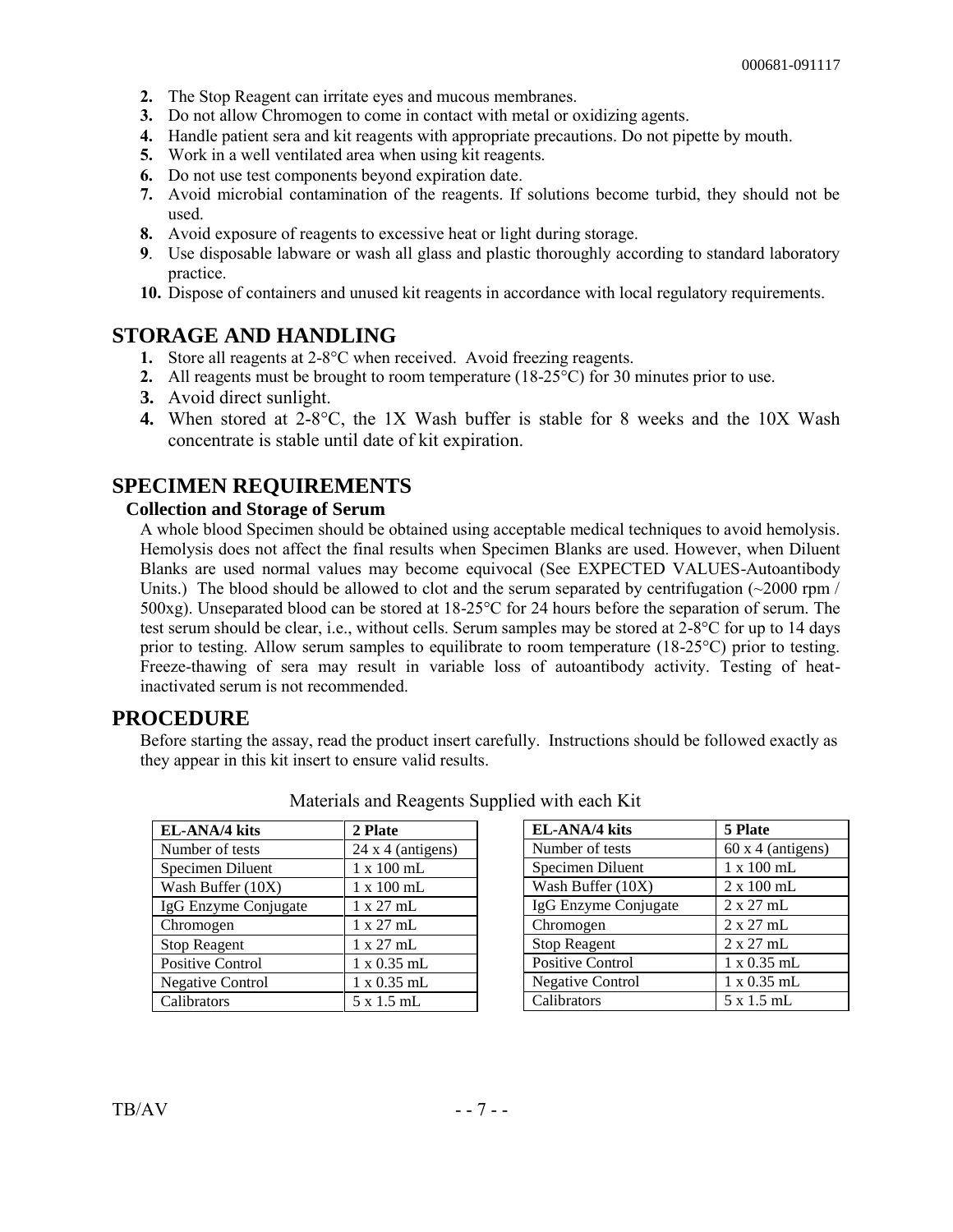| EL-ANA/7 kits           | 5 Plate                  |
|-------------------------|--------------------------|
| Number of tests         | $60 \times 7$ (antigens) |
| Specimen Diluent        | $100$ mL                 |
| Wash Buffer (10X)       | $2 \times 100$ mL        |
| IgG Enzyme Conjugate    | $2 \times 27$ mL         |
| Chromogen               | $2 \times 27$ mL         |
| <b>Stop Reagent</b>     | $2 \times 27$ mL         |
| <b>Positive Control</b> | $0.35$ mL                |
| <b>Negative Control</b> | $0.35$ mL                |
| Calibrators             | $8 \times 1.5$ mL        |

| <b>EL-ANA/9</b> kits    | 5 Plate                  |
|-------------------------|--------------------------|
| Number of tests         | $40 \times 9$ (antigens) |
| Specimen Diluent        | $100$ mL                 |
| Wash Buffer (10X)       | $2 \times 100$ mL        |
| IgG Enzyme Conjugate    | $2 \times 27$ mL         |
| Chromogen               | $2 \times 27$ mL         |
| <b>Stop Reagent</b>     | $2 \times 27$ mL         |
| <b>Positive Control</b> | $0.35$ mL                |
| <b>Negative Control</b> | $0.35$ mL                |
| Calibrators             | $10 \times 1.5$ mL       |

| <b>Single Antigen Kit</b> | 1 Plate Blanks + 1    |
|---------------------------|-----------------------|
|                           | <b>Plate Antigens</b> |
| Number of tests           | 96 (antigen)          |
| Wells with antigen        | $1 \times 96$         |
| <b>Blank</b> wells        | $1 \times 96$         |
| Specimen Diluent          | $100 \text{ mL}$      |
| Wash Buffer (10X)         | $100 \text{ mL}$      |
| IgG Enzyme Conjugate      | $27 \text{ mL}$       |
| Chromogen                 | $27 \text{ mL}$       |
| <b>Stop Reagent</b>       | $27 \text{ mL}$       |
| Positive Control          | $0.35$ mL             |
| <b>Negative Control</b>   | $0.35$ mL             |
| Calibrators               | $2 \times 1.5$ mL     |

Note: A resealable pouch is included in each kit.

#### **Materials Required but not Provided**

In addition to the reagents supplied, the following materials are required:

- **1.** Calibrated micropipettors (with disposable plastic tips) that deliver 10 μL and 100 μL
- **2.** Calibrated adjustable multichannel pipettors,  $50-300 \mu L$  (8- or 12-channel)
- **3.** Pipette tips (disposable)
- **4.** Deionized or distilled water
- **5.** Test tubes (12 x 75 mm) or 1.2 mL minitubes
- **6.** Timer
- **7.** Pipettes (1 mL, 5 mL, and 10 mL)
- **8.** Pipette reagent reservoirs
- **9.** Single (450 nm) or dual (450 nm test, 620-690 nm reference) wavelength spectrophotometer (ELISA reader) for 96 well microtiter plates
- **10.** Clean wash bottle and automated plate washer (optional).
- **11.** Absorbent paper towels for blotting washed plates

#### **Reagent Preparation**

1. EL-ANA/4 Coated Wells

The frame is comprised of 12 columns (labeled 1 through 12; see enclosed Data Sheet for plate setup). Each column has five wells positioned A through E. The wells in row A are designated as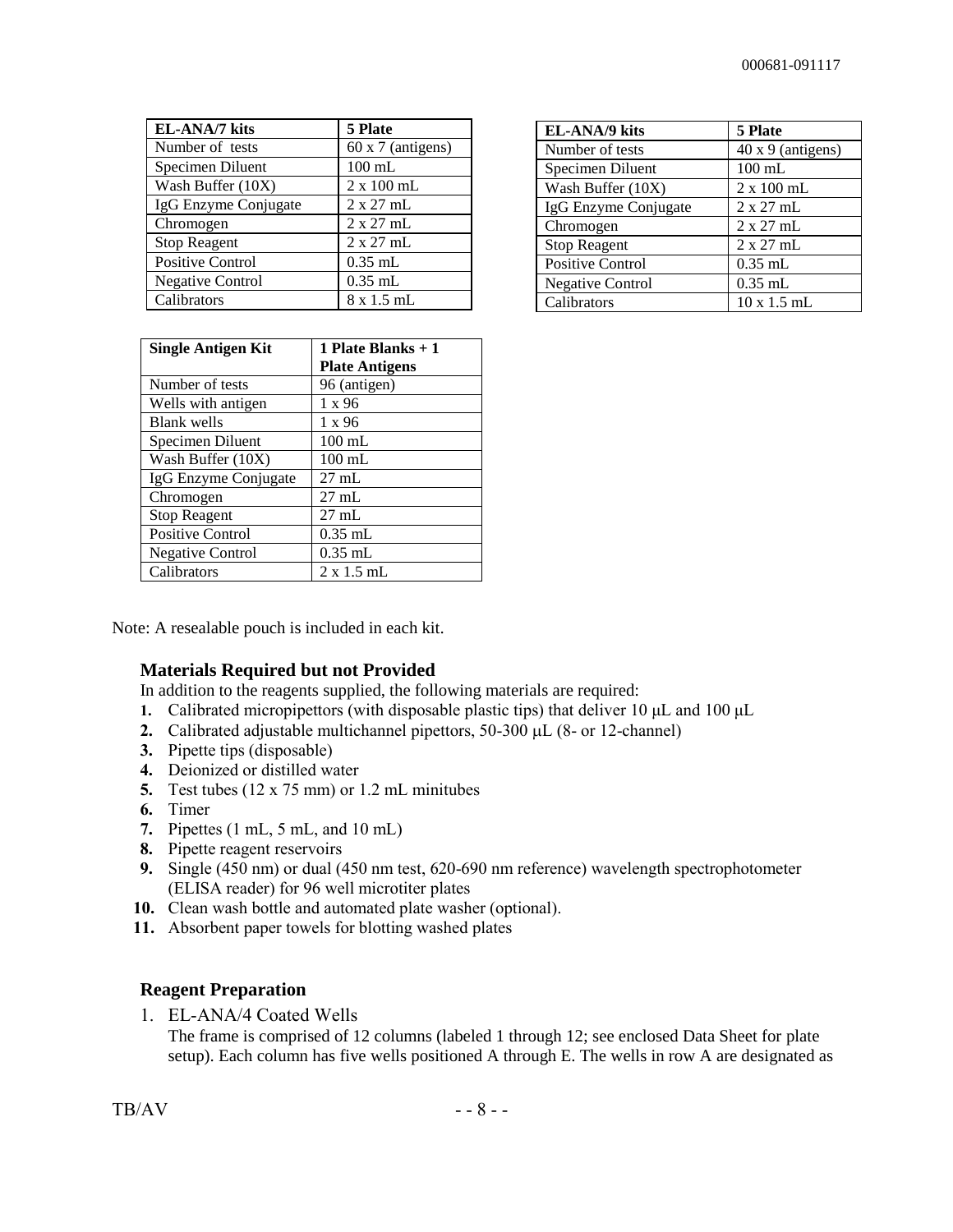specimen blanks. The wells in rows B through E are antigen-coated wells (as labeled). Designate specific columns for Calibrators, Controls, and Specimens (use the Data Sheet as a guide).

2. EL-ANA/7 Coated Wells

The frame is comprised of 12 columns (labeled 1 through 12; see enclosed Data Sheet for plate setup). Each column has eight wells positioned A through H. The wells in row A are designated as specimen Blanks. The wells in rows B through H are antigen-coated wells (as labeled). Designate specific columns for Calibrators, Controls, and Specimens (use the Data Sheet as a guide).

3. EL-ANA/9 Coated Wells

The frame is comprised of 8 rows (labeled A through H; see enclosed Data Sheet for plate setup). Each row has ten wells positioned 1 through 10. The wells in column 1 are designated as Specimen Blanks. The wells in columns 2 through 10 are antigen-coated wells (as labeled). Designate specific rows for Calibrators, Controls, and Specimens (use the Data Sheet as a guide).

4. Single Antigen Kits Coated Wells

The entire strip of break-apart wells may be employed or individual wells may be used as desired. An example for distributing the antigen-coated wells and blank wells is shown on the Data Sheet. For each Specimen tested, place one antigen-coated well and one blank well in the frame. If the Specimen Diluent Blank method is used, please follow the layout C on the Data Sheet included in the kit.

5. 1X Wash Buffer

Dilute the 10X Wash Buffer 1:10 prior to use, in CAP Type 1 water or equivalent, in a graduated cylinder; mix solution thoroughly. Prepare 1X Wash Buffer when needed and store remaining at 2-8°C. The diluted Wash Buffer is stable for 8 weeks at 2-8°C. **Note: Check the 10X Wash Buffer for crystals prior to use; if crystals are present, warm bottle at 37°C until crystals dissolve.**

6. IgG Enzyme Conjugate and the Chromogen are ready for use.

7. Calibrators: ANA/4, ANA/7, ANA/9, Single Antigen Kits (ssDNA, dsDNA, Sm, RNP/Sm, SSA, SSB, Histone, Scl-70, Chromatin, Jo-1, Ribosomal Protein P, and Centromere) – All Calibrators are prediluted and ready for use. Do not dilute further.

*Note: The Units for the Calibrator(s) are given on the Data Sheet, are kit lot number specific, and must be used in calculating the Unit values for the Controls and test Specimens. The acceptable absorbance ranges for each Calibrator are reported on the enclosed Data Sheet.* 

#### **Assay Procedure (see Procedural Comments below)**

- **1.** Allow all reagents and patient sera to equilibrate to room temperature (18-25°C). Upon removal from 2-8°C storage, the plate should equilibrate to room temperature in its sealed metallized pouch to protect wells from condensation.
- **2.** Prepare 1X Wash Buffer as described in Reagent Preparation section.
- **3**. Using dilution tubes, dilute controls and patient Specimens 1:101 and mix without foaming until homogeneous; e.g. add 10  $\mu$ L of serum to 1 mL of specimen diluent, or add 11  $\mu$ L of serum to 1.1 mL of specimen diluent for ANA/9.
- **4**. Select the appropriate plate format, cut open the metalized pouch, and remove the appropriate number of strips. Return any remaining strips to the pouch with the desiccant and then place into the resealable pouch. Carefully reseal pouch and refrigerate.

*Note: Panel assays (e.g., ANA/7 or ANA/9) are always run with Specimen Blanks, which are built into the preformatted plate. Single antigen assays (e.g., anti-dsDNA, anti-Sm, anti-SSA, etc.) can be performed in two different modes, as shown in the layout on the Data Sheet.*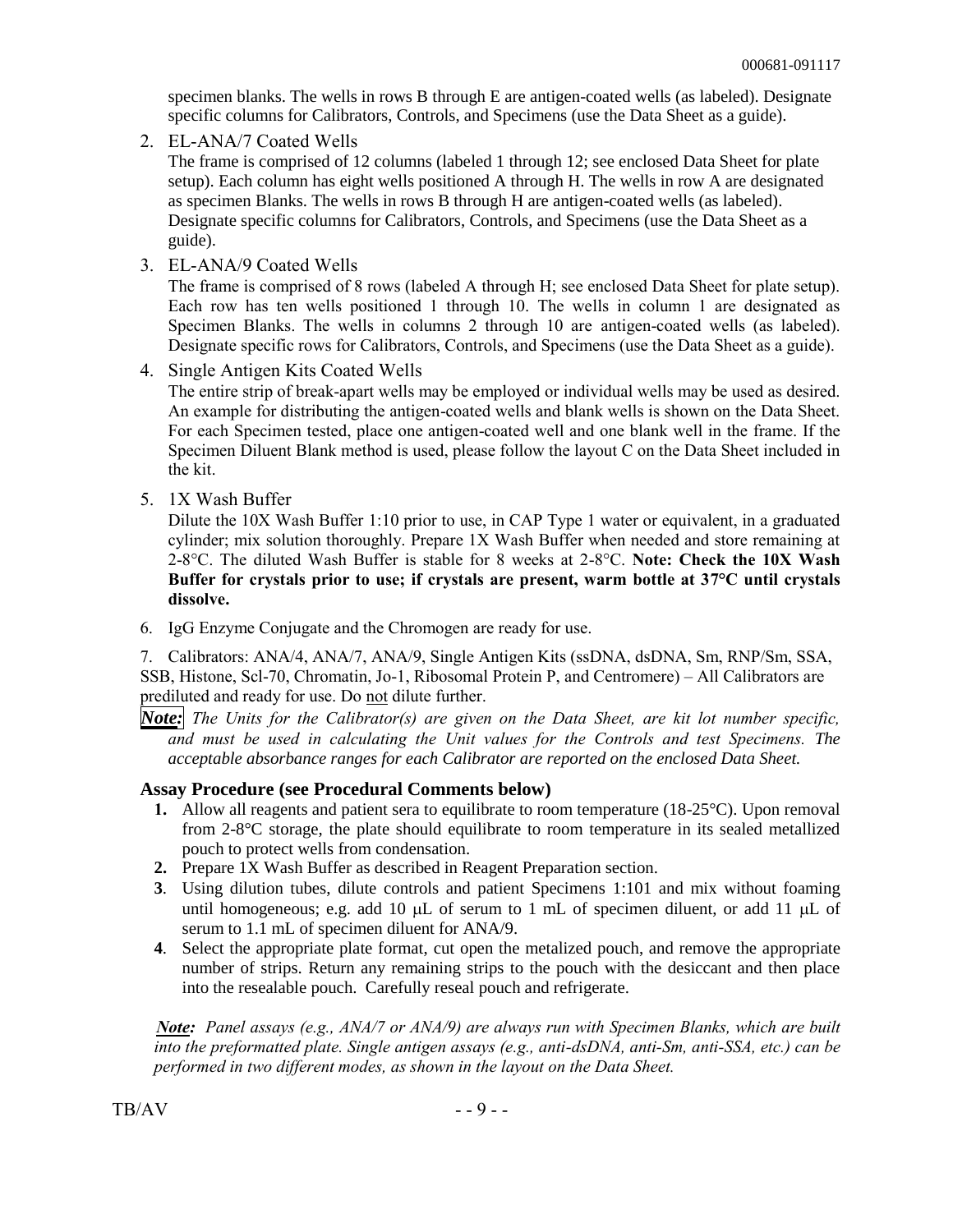*Mode 1 for high precision: Blank wells are provided for each Specimen (Specimen Blank). For this method, heavy hemolysis does not affect the results.* 

*Mode 2: The Blank is generated by adding Specimen Diluent to an antigen-coated well (Specimen Diluent Blank). For this method, the Ribosomal Protein P and Chromatin tests may be affected by heavy hemolysis. The absorbance value for the Specimen Diluent Blank is relatively consistent (e.g., 0.05 – 0.08) whereas the values for the Specimen Blanks are individual and may vary (0.04 to 0.3, rarely higher). Such variance may affect the values close to the cut-off for normals.* 

#### **5.** Loading the plate.

**ANA/4, ANA/7, ANA/9, Single Antigen Kits (ssDNA, dsDNA, Sm, RNP/Sm, SSA, SSB, Histone, Scl-70, Chromatin, Jo-1, Ribosomal Protein P, and Centromere).**

Mode 1 with Specimen Blanks. Pipette 100  $\mu$ L of Calibrator, diluted Positive Control, diluted Negative Control, and diluted test Specimens into the appropriate blank wells and antigen-coated wells. (See Reagent Preparation section for dilutions.)

**Mode 2** with Diluent Blank. Pipette 100  $\mu$ L of the Specimen Diluent, Calibrator, diluted Positive Control, diluted Negative Control, and diluted test Specimens into the antigencoated wells. (Use the layout C shown on the Data Sheet accompanying the single antigen kit).

*Note: For each plate, all Specimens must be pipetted within 5 minutes.*

- **6.** Incubate the wells for 30-35 minutes at room temperature (18-25°C).
- **7.** Discard well contents by aspirating the fluid or "flicking" the plate over a sink designated for disposal of biohazardous waste.
- **8.** Wash wells 3 times. Fill all wells with  $1X$  Wash Buffer  $(\sim 300 \mu L)$  per well). Empty wells by aspiration or by "flicking" the plate over a sink. Repeat wash cycle two more times for a total of three washes. A semi-automated plate washer may be used in place of a manual wash. In either case, after the last wash remove all residual liquid from the wells by inverting and blotting the plate on absorbent paper.
- **9.** Immediately pipette 100  $\mu$ L of anti-IgG Enzyme Conjugate (Tracer) into all wells.
- **10.** Incubate plate for 30-35 minutes at room temperature (18-25°C).
- **11.** Discard Enzyme Conjugate (Tracer*)* from wells and wash plate as described in step 7.
- **12.** Immediately pipette 100 µL of Chromogen into all wells. Incubate at room temperature (18-25 $\degree$ C) for 15 $\pm$ 1 minutes.
- **13.** Pipette 100 µL of Stop Reagent into all wells and mix by gently tapping the plate. The color will change from blue to yellow.
- **14.** Measure the absorbance of each well at 450 nm. Absorbance values should be measured within 30 minutes of completing the assay. If a dual wavelength ELISA reader is used, set the test wavelength at 450 nm with the reference between 620 and 690 nm.

### **Procedural Comments**

1. Storage

The wells that are not used during the assay should be promptly placed in the metallized pouch with desiccant, then sealed into the resealable pouch and stored at 2-8°C.

2. Washing

Each column of wells may be washed using a multichannel pipettor or a repetitive pipettor. The fluid in the wells may be removed by aspiration or by "flicking" the plate over a disposal sink. Alternatively, commercial semi-automated washing systems may be used. When using either washing technique, the wells should be blotted thoroughly on absorbent paper after the last wash. Attention: Incomplete washing of wells may lead to decreased precision.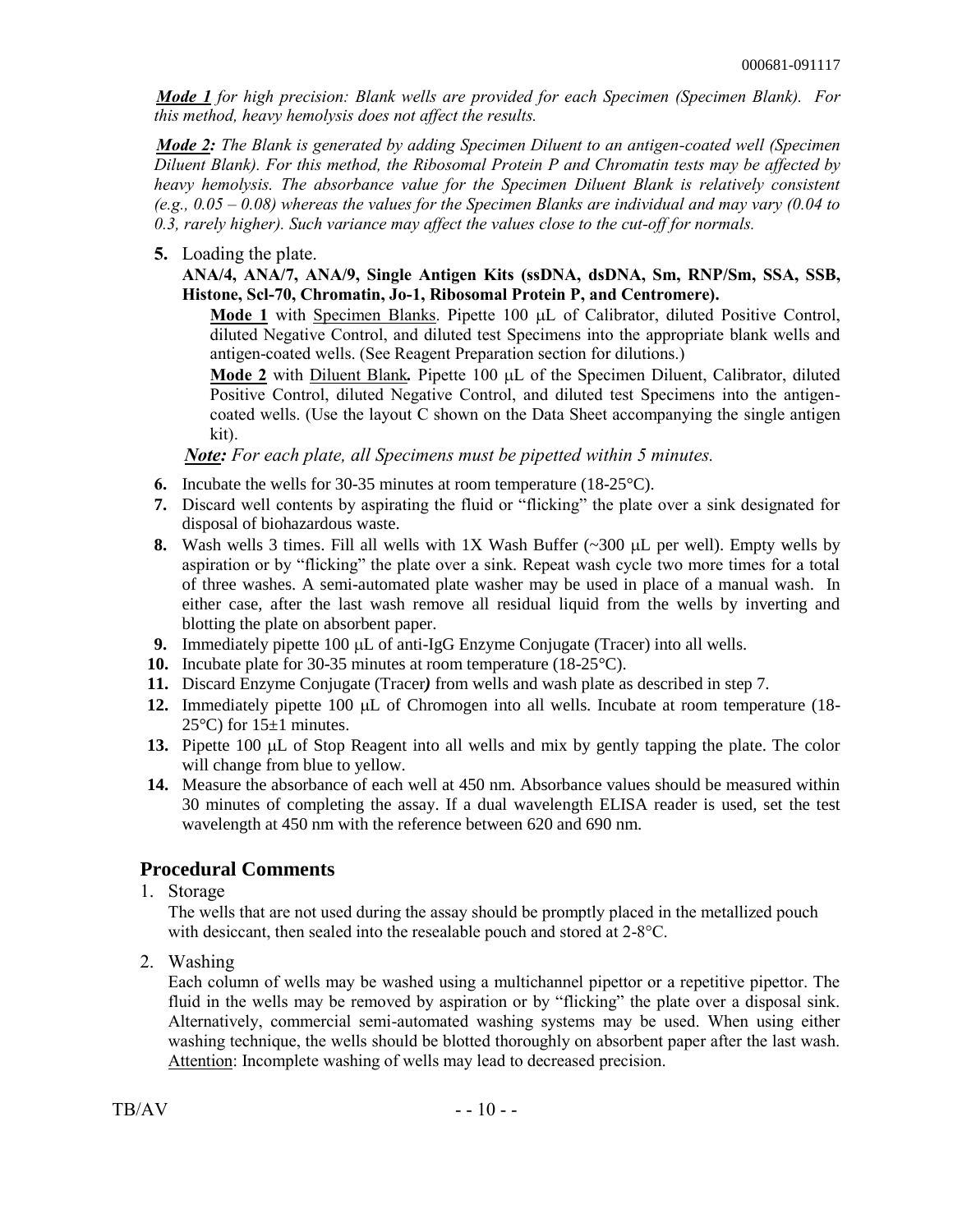3. Pipetting

To avoid cross-contamination and sample carryover, the Positive Control, Negative Control, Calibrators and test Specimens MUST be pipetted with separate pipette tips. When testing multiple Specimens, a calibrated multichannel pipettor should be used to pipette the anti-IgG Enzyme Conjugate, Wash Buffer, Chromogen and Stop Reagent. Use of plugged tips (also called filter tips or barrier tips) will help prevent false positive results.

4. Measurement of Absorbance Values

Absorbance values should be measured within 30 minutes after completion of assay. If an absorbance value exceeds the limit of detection for the instrument, an approximate value may be obtained by one of two methods:

- **a.** Dilute the developed well with deionized or distilled water to bring the absorbance value within the capacity of the reader. Multiply the measured value by the dilution factor. LIMITATION: Patient antibody levels may exceed the available antigenic sites of the well.
- **b.** Repeat the assay, testing the Specimen at a 1:1010 dilution (or greater dilution) in Specimen Diluent. Multiply the measured Unit value by the additional dilution factor beyond 1:101 (i.e., Unit value x 10 for 1:1010 dilution). LIMITATION: Approximation of measurement is subject to the intrinsic nonlinearity of (diluted) serum antibodies.

### **QUALITY CONTROL**

#### **1. Analysis of Values for Specimen Blank or Specimen Diluent Blank**

If the Specimen Blank absorbance values for Calibrator(s), Positive Control(s), Negative Control(s) and for multiple test Specimens exceed 0.400 OD, the assay should be repeated. If the absorbance value of the Specimen Diluent Blank, when it is used, exceeds 0.200 OD, the assay should be repeated.

If the Specimen Blank absorbance value obtained for any given patient Specimen exceeds 0.400 OD, the given Specimen should be retested. If upon repeat testing, the Specimen Blank absorbance value obtained is again above 0.400 OD, the patient Specimen may be abnormal with respect to IgG (e.g., hypergammaglobulinemia). **If a more definitive explanation is needed, please contact the manufacturer**. Inappropriately stored specimens may have relatively high blanks.

#### **3. Analysis of Positive and Negative Controls**

A Positive Control and a Negative Control should be run for each analyte being tested in every assay. The Positive and Negative Control Unit values should fall within the ranges provided on the enclosed Data Sheet. If values are not in agreement with the Data Sheet the assay is not valid and the results should not be reported*.*

### **RESULTS**

#### **Calculation of Results**

**1.** Determination of net absorbance (net Abs) values

The net Abs for each antigen well is calculated by subtracting the absorbance (Abs) value of the paired Specimen Blank well (or that of the Specimen Diluent Blank well) from the raw absorbance value of the antigen-coated well.

#### **EXAMPLE:**

A) Use of Specimen Blanks

Abs<sub>450</sub> for paired Specimen Blank well (Specimen #1) =  $0.250$ Abs<sub>450</sub> for antigen-coated well (Specimen #1) =  $1.250$ Net Abs<sub>450</sub> for Specimen #1 incubated in antigen-coated well =  $1.250 - 0.250 = 1.000$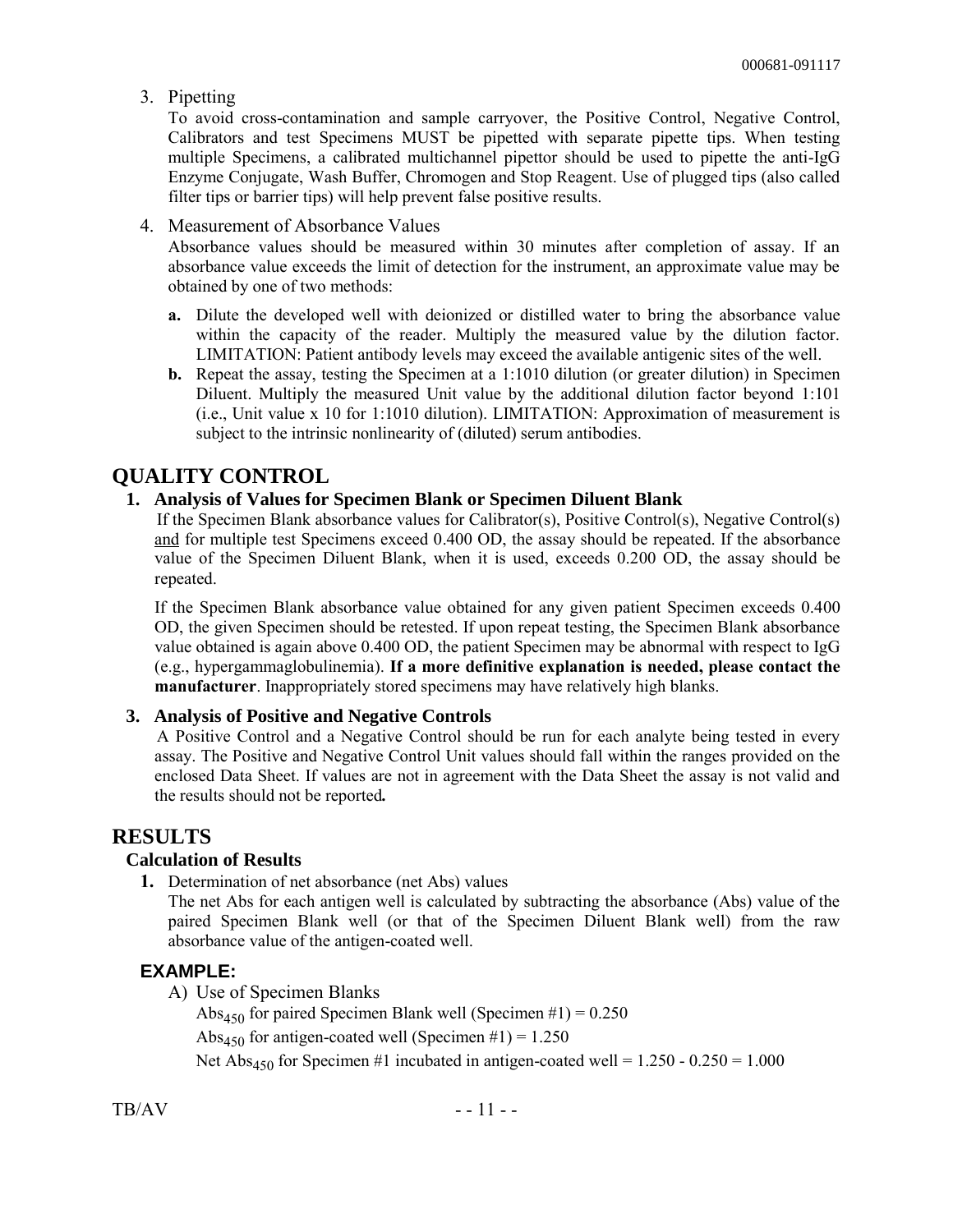B) Use of Specimen Diluent Blank

Abs<sub>450</sub> for Specimen Diluent Blank well= $0.050$ Abs<sub>450</sub> for Specimen (Specimen #1) =  $1.100$ Net Abs<sub>450</sub> for Specimen #1= 1.100-0.050=1.050

**2.** Calculation of autoantibody Unit activity (i.e., U/mL) Autoantibody activity is calculated as follows:

> Conversion Factor = (Units/mL of Calibrator) / (Net Abs of Calibrator) Units/mL of Specimen  $=$  (Conversion Factor) x (Net Abs of Specimen)

**3.** The autoantibody Unit value is unique for each Calibrator; the autoantibody Units for the Calibrator are reported on the enclosed Data Sheet. The Conversion Factor for the Calibrator must be calculated each time the Calibrator is used for testing. Calculation of data can be facilitated by the use of computer software; check first that manual and computer calculations yield the same results. NOTE: Absorbance values >2.900 OD may exceed the acceptable linearity of the system and should be reported as >n Units/ml.

#### **Limitations of the Procedure**

- **1.** Anti-ssDNA: Sera with abnormal levels of anti-dsDNA antibody almost invariably have abnormal levels of anti-ssDNA antibody. Thus, when anti-ssDNA activity is reported alone, without any information regarding the presence of anti-dsDNA, it should be considered as total anti-DNA antibody activity (i.e., anti-ssDNA plus anti-dsDNA). (See Interpretation of Results.)
- **2.** The Positive Control and the Calibrator for a specific autoantibody may contain other autoantibodies, i.e., these reagents are not monospecific.
- **3.** The EL-ANA Profiles<sup>TM</sup> tests should not be performed on microbially contaminated samples. These assays have been tested with serum samples only. The performance using other types of Specimens has not been determined.
- **4.** Diagnosis should not be made solely on basis of a positive test result. The data provided by the patient history and other clinical information available to the physician are essential in the diagnosis of autoimmune disease.

### **EXPECTED VALUES**

#### **Autoantibody Units**

100 normal blood bank donors were tested. Values from a representative lot are shown below. The normal limits change very rarely and are expected to remain unchanged from lot to lot. However, see the Data Sheet for normal values for the lot being used. Values exceeding these normal limits should be considered abnormal in clinical context. See also Guide to Interpretation below.

**NOTE:** The absorbance values generated by the Specimen Diluent Blanks (residual signal) are generally lower than those generated by Specimen Blanks. This is due to the fact that in the Diluent Blank, the residual signal is generated by the presence of residual Enzyme Conjugate; whereas in the Specimen Blank, the residual signal is due to the residual Enzyme Conjugate plus the residual human immunoglobulins. The latter is variable from patient to patient, particularly in patients with autoimmune diseases. Obviously, only relatively low autoantibody levels are affected by this difference in blanks. However, as a result of this difference, the cut-off values for normals for anti-dsDNA and for anti-Centromere are different, depending on which type of blank is used; anti-Ribosomal Protein P has an equivocal zone with a Diluent Blank. (See Table below). (See the enclosed Data Sheet for normal values for the lot being used.)

### **EXAMPLE**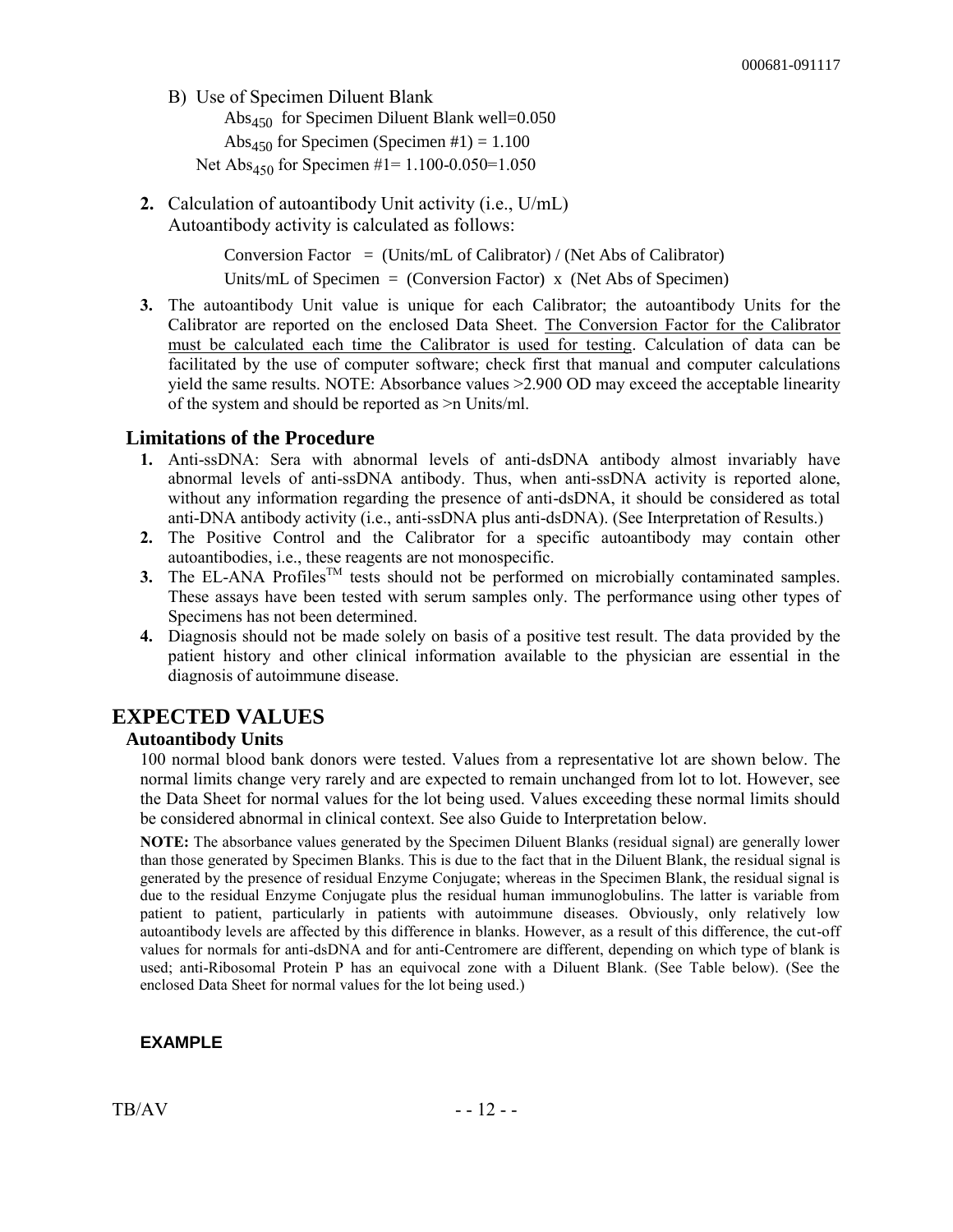| <b>Antibody</b>          | <b>Normal Values</b><br>(Units/mL) | <b>Equivocal zone</b><br>(Units/mL) |
|--------------------------|------------------------------------|-------------------------------------|
| anti-ssDNA               | < 99                               | 100-200 U/mL                        |
| anti-dsDNA               | $< 40$ IU                          | 41-80 IU                            |
| anti-dsDNA*              | $< 85$ IU*                         | 86-120 IU*                          |
| anti-Sm                  | $\leq 89$                          |                                     |
| anti-RNP/Sm              | < 83                               |                                     |
| anti-SSA                 | $\leq 91$                          |                                     |
| anti-SSB                 | < 73                               |                                     |
| anti-Histone             | < 96                               |                                     |
| anti-Scl-70              | $\leq$ 32                          |                                     |
| $anti-Jo-1$              | < 90                               |                                     |
| anti-Ribosomal Protein P | < 83                               | 84-125 U/mL*                        |
| anti-Centromere          | < 100                              |                                     |
| anti-Centromere*         | $<150*$                            |                                     |
| anti-Chromatin           | <99                                |                                     |

**\*Values for tests using Diluent Blank**

## **GUIDE TO INTERPRETATION**

### **General**

- **1.** The EL-ANA Profiles<sup>TM</sup> tests are assays that measure IgG autoantibodies at a standard dilution of 1:101.
- **2.** The fluorescent ANA titer or other ANA screening methods do not predict the levels or specificity of antibodies detected by the EL-ANA Profiles tests.
- **3.** The sensitivity of the EL-ANA Profiles assays is greater than the sensitivity of double diffusion assays used to measure these antibodies.<sup>11</sup>
- **4.** The upper limit of normal values has been defined experimentally (based on groups of 100 random blood bank donors) to include approximately the following percentiles of normals: 95% for ssDNA, RNP/Sm, SSA, and Histone, 97% for Centromere, 98% for SSB and 99% for dsDNA, Sm, Scl-70, Jo-1 and Ribosomal Protein P. Results from individual laboratories may vary with the demographics. For some of these autoantibodies a retrospective study was performed<sup>21</sup> on 123 SLE patients. Out of these 123, 25 were new, untreated patients. (TABLE 1).
- **5.** The presence of multiple autoantibodies may reflect an active underlying disease process even during clinical remission.
- **6.** The antibody levels may vary significantly with change in either disease activity or therapy. Repeating the test in the same patients during the course of the disease is suggested, even during clinical remission.
- **7.** The disease sensitivity calculated from data in Table 1 for the first 6 antibodies used as a panel was 87-100% (our SLE profiles type I+II+III) and the specificity 98%-100% (TABLE 1).<sup>23</sup>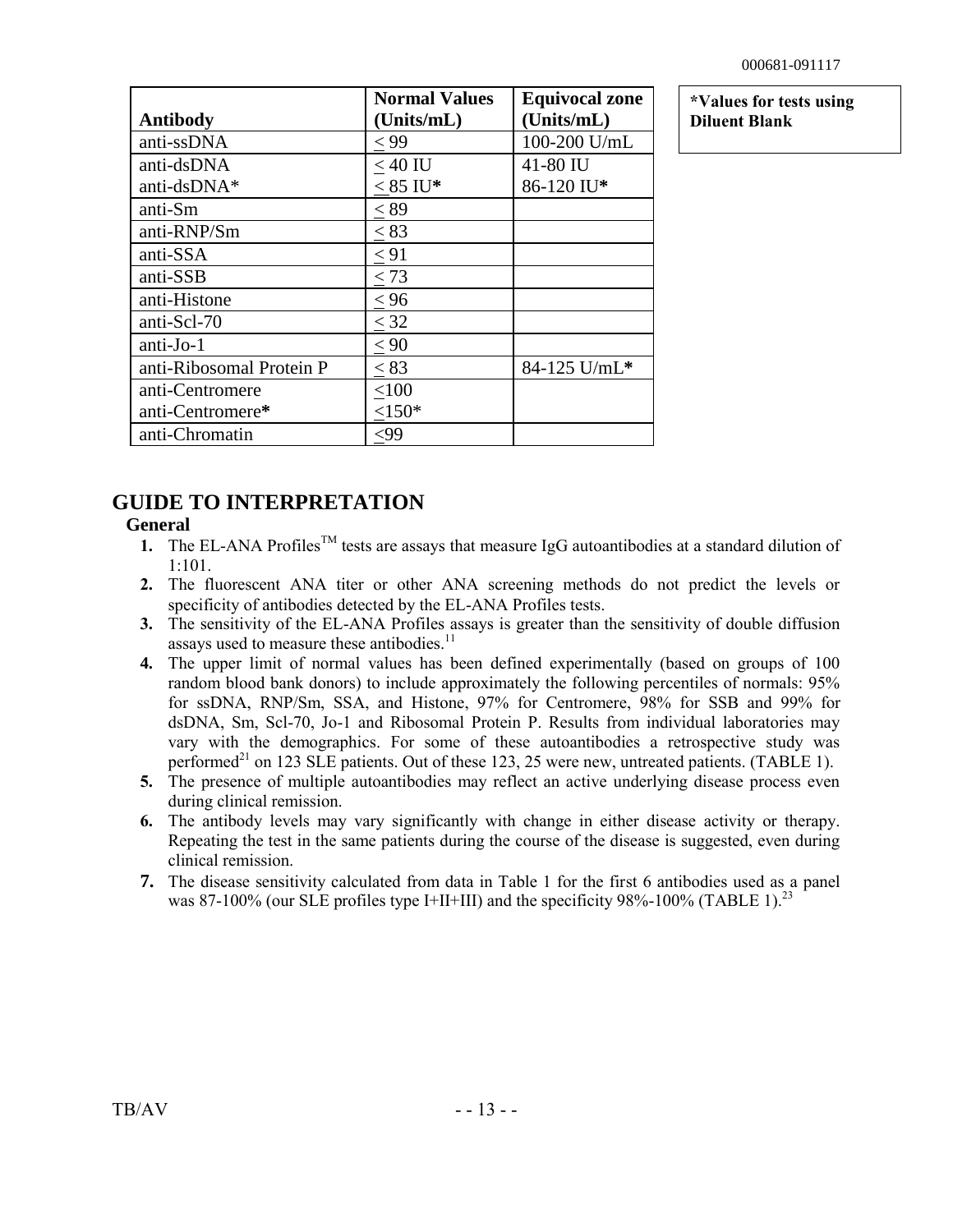**TABLE 1.** Percentage of patients with antinuclear antibodies and SLE profiles in four populations: new (untreated) SLE, all SLE patients in study, other collagen vascular diseases (CVD) and random blood bank donors (BBD).

| <b>Antibody</b><br>or Profile Type | <b>New SLE</b><br>$N=25$ | All SLE in<br>Study* $N=123$ | <b>Other CVD</b><br>$N=100***$ | <b>BBD</b><br>$N=100$ |
|------------------------------------|--------------------------|------------------------------|--------------------------------|-----------------------|
| ssDNA                              | 100                      | 87                           | 3                              | 5                     |
| dsDNA                              | 64                       | 54                           | 1                              |                       |
| Sm                                 | 44                       | $42***$                      | $\boldsymbol{0}$               | 1                     |
| RNP/Sm                             | 44                       | 59                           | 6                              | $\overline{2}$        |
| <b>SSA</b>                         | 56                       | 48                           | 14                             | $\overline{2}$        |
| <b>SSB</b>                         | 44                       | 33                           | 8                              | 1                     |
| Histone                            | 54                       | 53                           | 29                             |                       |
| Scl-70                             | 37                       | 35                           | 11                             | 1                     |
| Type I SLE                         | 64                       | 54                           | $\boldsymbol{0}$               | $\boldsymbol{0}$      |
| Type II SLE **                     | 16                       | 15                           | $\Omega$                       | $\theta$              |
| Type III SLE **                    | 20                       | 18                           | $\overline{2}$                 | $\Omega$              |
| Type I+II+III**                    | 100                      | 87                           | 2                              | $\theta$              |

\*Based on the highest value recorded during the observation of each patient.

 \*\*Types of SLE profiles: Type I (at least anti-ssDNA and anti-dsDNA); type II (at least anti-ssDNA and anti-Sm); and type III (at least anti-ssDNA and anti-SSA or antidsDNA and anti-RNP/Sm.)

 \*\*\*Patients with other collagen vascular diseases (CVD) included: 24 rheumatoid arthritis, 52 scleroderma, 17 Sjögren's, and 7 others.

\*\*\*\*This number is estimated to be as high as 52% with the use of human recombinant Sm (BB')

#### **Individual autoantibodies.**

**1**. Anti-ssDNA and anti-dsDNA: specimens that contain only anti-ssDNA will react only with denatured DNA and specimens that contain anti-dsDNA will react with both denatured and bacteriophage (native, double stranded) DNA. Abnormal levels of anti-dsDNA with normal levels of anti-ssDNA is a rare occurrence, and in such cases anti-dsDNA is found only at low abnormal levels (<100 IU). When this inverted relationship occurs, the result should be considered to be an artifact and the test should be repeated and/or interpreted with caution.

Most SLE patients (>95%) have higher values for anti-ssDNA than for anti-dsDNA, an indication that both antibody specificities are present. The difference between the two Unit values may be taken as a rough estimate of the levels of anti-ssDNA in a Specimen. An anti-ssDNA result considered separately indicates total anti-DNA antibodies. Thus, the anti-ssDNA test may be used to screen for total anti-DNA in patient sera; Specimens found to be normal are unlikely to contain anti-dsDNA antibodies.

For correct interpretation, it is recommended that all specimens with abnormal levels of antissDNA be also tested for anti-dsDNA. The test for anti-dsDNA may be done simultaneously with anti-ssDNA, or may follow an abnormal anti-ssDNA. Out of 1552 Specimens tested in a laboratory specialized in Rheumatology, 410 (26%) had anti-DNA antibodies; of these 410 patients, 67% were positive for anti-ssDNA but negative for anti-dsDNA, 33% were positive for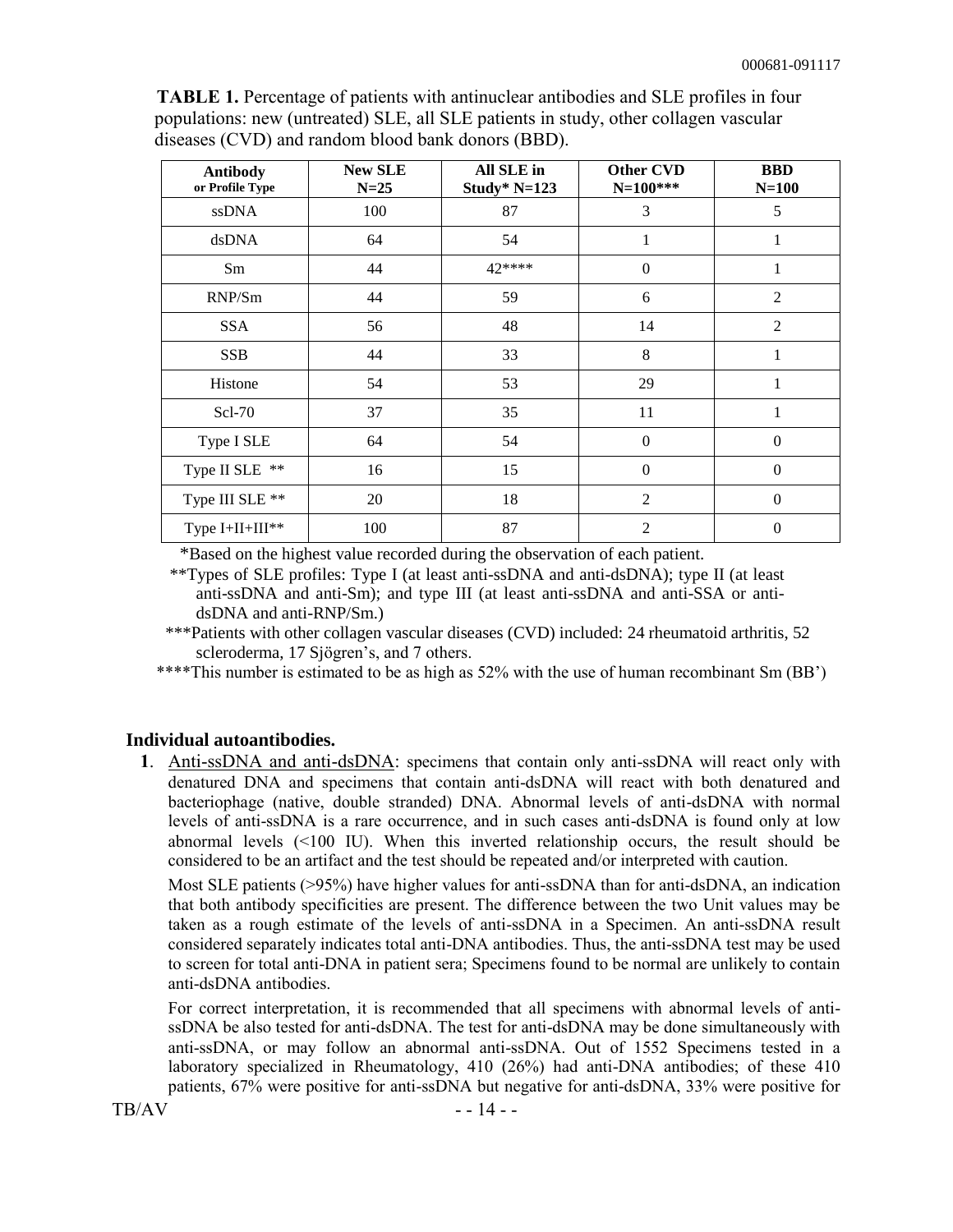both anti-ssDNA and anti–dsDNA, and 0% were positive for anti-dsDNA alone. These results also show that anti-ssDNA may be used as a screening test for anti-DNA in general (ssDNA and dsDNA).

- **2.** Presence of abnormal levels of anti-ssDNA without anti-dsDNA may result from a chronic inflammatory process.<sup>11</sup> Abnormal levels of anti-ssDNA together with abnormal levels of anti-SSA or anti-RNP/Sm strongly suggest  $SLE<sup>23</sup>$  The levels of anti-ssDNA are much higher in patients with active SLE than in those with inactive SLE.<sup>11</sup> Although less specific for SLE than anti-dsDNA, anti-ssDNA appears to be a good indicator of response to therapy.<sup>2</sup>
- **3.** A subset of patients may be positive by  $EL\text{-}dsDNA^{\text{TM}}$ , but negative by *Crithidia luciliae* (CL) immunofluorescence.<sup>11</sup> This may be due to the presence of antigenic determinants in dsDNA that are not well exposed in *C. luciliae* kinetoplast.
- **4.** Testing for anti-Sm and anti-RNP/Sm for diagnostic purposes should be done simultaneously. Abnormal levels of both anti-Sm and anti-RNP/Sm indicate that both antibody specificities are likely present. In this situation, almost invariably the anti-RNP/Sm levels are higher than the levels of anti-Sm, which is suggestive of SLE (antibodies to Sm are very unlikely to be detected in isolation). When anti-RNP/Sm is abnormal and anti-Sm is normal, the antibody is likely to be directed only against RNP. The numerical difference in Units between positive results in both anti-RNP/Sm and anti-Sm may be used as a gross estimate of the levels of anti-RNP. The presence of high levels of anti-RNP/Sm in the absence of other autoantibodies suggests MCTD. If anti-Sm is present without anti-RNP/Sm, the test should be repeated and the result should be interpreted with caution and in clinical context.
- **5.** Anti-SSA and anti-SSB: Anti-SSA may be found in some patients with a low titer or negative fluorescent ANA test.<sup>13</sup> Anti-SSA and anti-SSB are found in Sjögren's syndrome and SLE.
- **6.** Anti-Scl-70 antibody is found in patients with Scleroderma and at relatively low levels in about 35% of patients with active SLE (TABLE 1).<sup>23</sup>
- **7.** Anti-Histone antibody anti-Histone antibody levels are generally lower in idiopathic SLE than in drug-induced lupus. The absence of other autoantibodies such as anti-dsDNA, anti-Sm, etc. may differentiate an idiopathic SLE profile from a drug-induced SLE profile.<sup>14</sup> The presence of antibodies to ssDNA and Histone without other antibodies (anti-dsDNA, -Sm, -RNP, -SSA and - SSB), increases the likelihood of drug-induced lupus erythematosus.<sup>15</sup>
- **8.** Anti-Jo-1, directed toward histidyl-tRNA synthetase, is found in a subset of patients with polymyositis, dermatomyositis, or myositis with another rheumatic disease. The presence of this antibody is associated with interstitial lung disease.<sup>18</sup>
- **9.** Anti-Ribosomal Protein P showed >99% specificity based on 100 random blood bank donors. Published data suggest that anti-RPP is found more frequently in patients with active SLE, often with psychiatric manifestations, and decreases with effective treatment.<sup>19</sup> However, we have not verified these observations with our studies.
- **10.** Anti-Centromere antibodies by ELISA with CENP B as antigen showed 97% specificity based on 100 blood bank donors. This autoantibody was found in 2-6% of patients with rheumatoid arthritis ( $N=50$ ) and in 4-8% of SLE patients ( $N=50$ )(data on file), mostly at slightly above normal levels<sup>20</sup>, and when a Specimen Diluent Blank was used (data on file). These antibodies were found in 48-50% of patients with limited scleroderma and in 5-9% of patients with diffuse scleroderma<sup>20</sup> (data on file).
- **11.** Anti-Chromatin antibodies are detected with high frequency in SLE and in drug-induced LE, but with relatively low frequency in other autoimmune diseases. Anti-Chromatin antibodies are reported to be valuable indicators of disease activity $2^{1,22}$ . For drug-induced lupus, the sensitivity reported in some studies is as high as  $100\%$ <sup>21</sup> In a random sampling of SLE and drug-induced lupus specimens (active and inactive patients), we found 68% and 48% positive, respectively, for anti-Chromatin antibodies. None of the 100 random blood bank donors were positive for anti-Chromatin antibodies and only 6% of specimens from patients with rheumatoid arthritis were positive (data on file).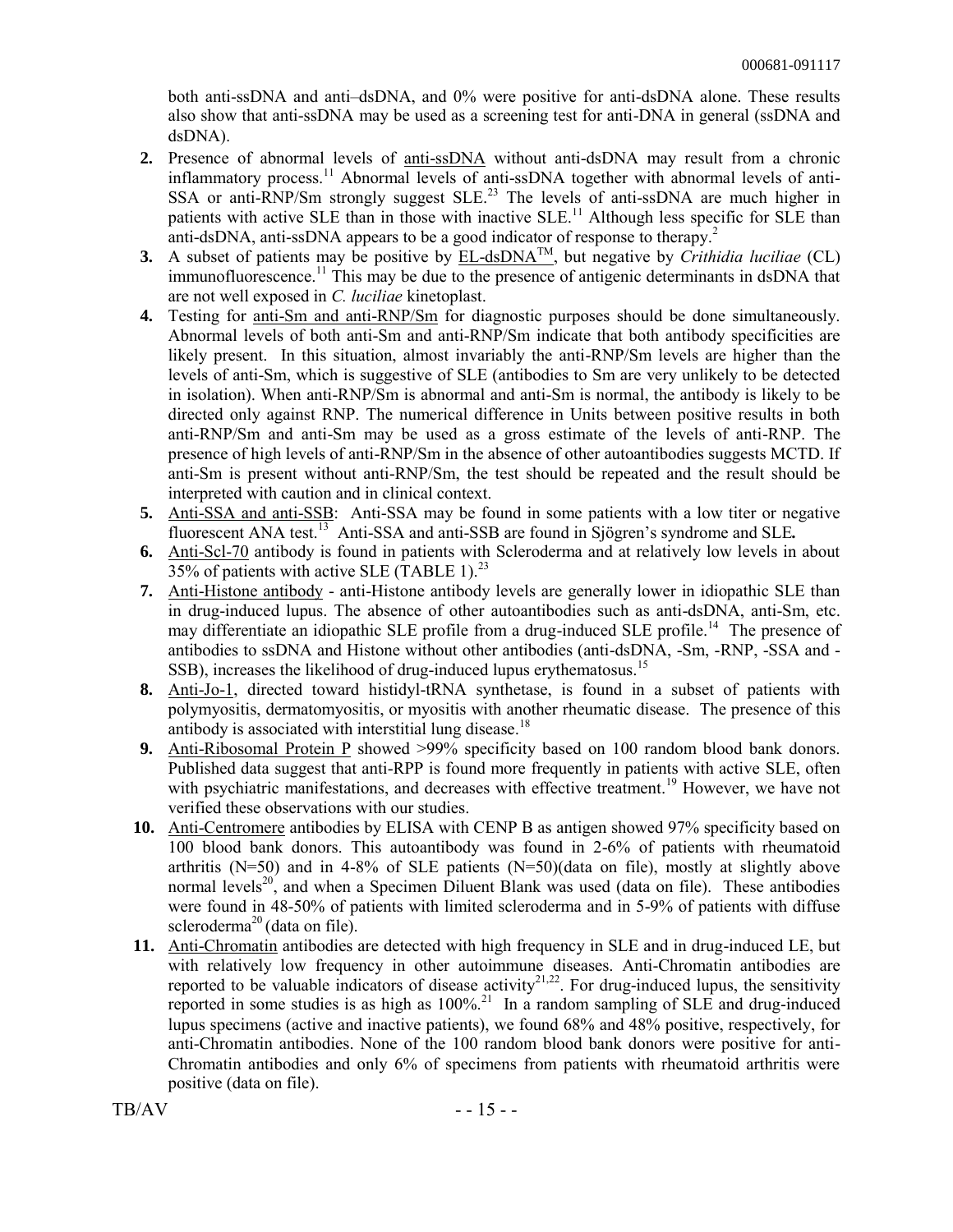**12.** One or more of these autoantibodies may be present in some healthy donors at the time of testing. Relatives of patients with autoimmune disease have also been found to have such autoantibodies. However, the presence of anti-dsDNA in healthy donors is unlikely and the test should be repeated or the patient carefully investigated.

### **PERFORMANCE DATA**

### **Intra-assay Precision (Within-Run, Intraplate)**

Intra-assay precision was determined by replicate tests [12-20 replicates in a single run (plate)] of Calibrators and 3 Specimens known to contain one or more of the 12 autoantibodies of interest. The Coefficients of Variation (CV) are shown below.

### **Inter-assay Precision (Between-Run, Interplate)**

Inter-assay precision was determined by replicate tests [5-20 separate runs] of Calibrators and 3 Specimens known to contain one or more of the 12 autoantibodies of interest. Coefficients of Variation (CV) are provided below (TABLE 2).

|                     | <b>Coefficients of Variation</b> |             |
|---------------------|----------------------------------|-------------|
| Antigen             | Intra-assay                      | Inter-assay |
| <b>ssDNA</b>        | ${<}10\%$                        | ${<}10%$    |
| dsDNA               | ${<}10\%$                        | ${<}10%$    |
| Sm                  | ${<}10%$                         | ${<}10%$    |
| RNP/Sm              | ${<}10\%$                        | ${<}10%$    |
| <b>SSA</b>          | ${<}10\%$                        | ${<}10%$    |
| <b>SSB</b>          | ${<}10%$                         | ${<}10%$    |
| $Scl-70$            | $<10\%$                          | ${<}10%$    |
| Histone             | ${<}10\%$                        | ${<}10%$    |
| $Jo-1$              | ${<}10\%$                        | $< 11\%$    |
| Ribosomal Protein P | ${<}10\%$                        | ${<}10%$    |
| Centromere          | ${<}10\%$                        | ${<}10%$    |
| Chromatin           | ${<}10\%$                        | $<12\%$     |

**TABLE 2**: Intra- and Inter-assay precision.

### **Antigen Specificity**

Sera known to contain antibodies against one or more of the 12 autoantigens were mixed with a single autoantigen and incubated in wells coated with that autoantigen. The percent inhibition of binding by the solution-phase antigen (relative to untreated sera) is shown below.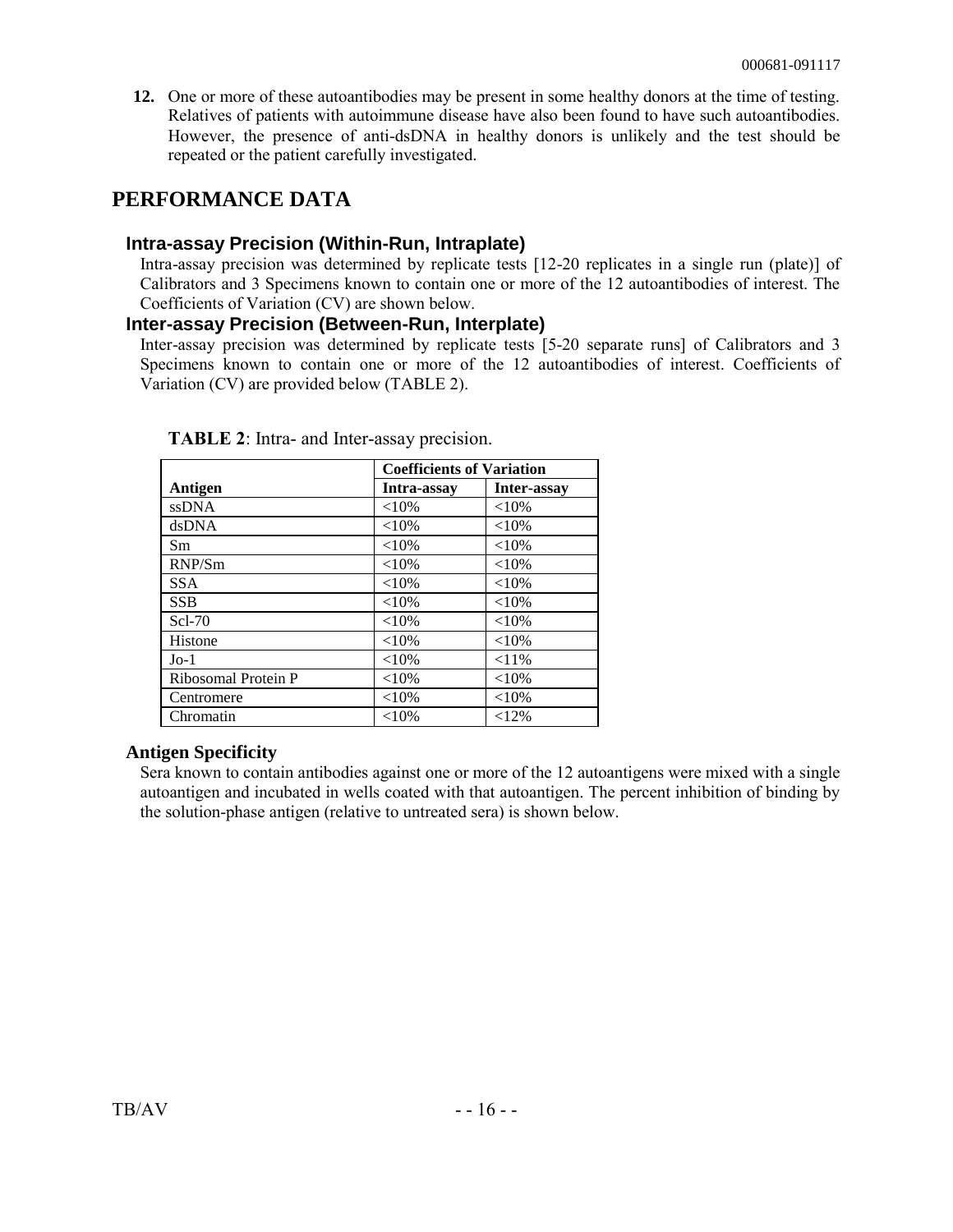| Antigen             | % Inhibition    |
|---------------------|-----------------|
| <b>ssDNA</b>        | a<br>81         |
| dsDNA               | 70              |
| Sm                  | 81              |
| RNP/Sm              | 93 <sup>b</sup> |
| <b>SSA</b>          | 74              |
| <b>SSB</b>          | 84              |
| $Scl-70$            | 78              |
| Histone             | 95              |
| $Jo-1$              | 90              |
| Ribosomal Protein P | 78              |
| Centromere          | 73              |
| Chromatin           | 95              |

**TABLE 3**: Antigen specificity.

a.Average percent inhibition by both ssDNA and dsDNA.

b. Average percent inhibition by both Sm and RNP/Sm.

When SLE sera containing both anti-ssDNA and anti-dsDNA antibodies are tested, soluble denatured DNA (ssDNA) added to the SLE sera inhibits the reaction with both dsDNA or ssDNA antigen coated on plastic wells. However, dsDNA antigen in solution inhibits only the reaction with solid phase dsDNA but not the reaction with solid phase ssDNA .<sup>11</sup> Thus, denatured DNA contains both dsDNA and ssDNA antigenic determinants, whereas bacteriophage DNA used as the source of dsDNA contains only dsDNA determinants.

The antigen specificity was also confirmed with an anti-dsDNA standard (200 IU) from the World Health Organization (WHO) and with all available Positive Control sera from the Centers for Disease Control and Prevention (CDC), Atlanta, Georgia, USA.<sup>11</sup> A representative test run for each of these Specimens is presented below (TABLE 4):

| <b>Test Sample</b>    | <b>Normal Range</b> | <b>Units Found</b> |
|-----------------------|---------------------|--------------------|
|                       | (U/mL)              | (U/mL)             |
| Anti-dsDNA (WHO)      | $0 - 40$            | 186 IU             |
| Anti-dsDNA (CDC)      | $0 - 40$            | 708 IU             |
| Anti-Sm (CDC)         | $0 - 90$            | 18,723             |
| Anti-RNP (CDC)        | $0 - 83$            | 23,800             |
| Anti-SSA (CDC)        | $0 - 91$            | 1,000              |
| Anti-SSB (CDC)        | $0 - 73$            | 29,916             |
| Anti-Scl-70 (CDC)     | $0 - 32$            | 240                |
| Anti-Jo-1 (CDC)       | $0 - 90$            | 1,217              |
| Anti-Centromere (CDC) | $0 - 100$           | 434                |

**TABLE 4**: Representative results for reference positive control samples.

Antigen specificity is verified based on a panel of specimens selected to contain high levels of antibodies of limited and defined specificity. The specimens are tested for reaction with each antigencoated well in a panel of 12 (ssDNA, dsDNA, Sm, RNP/Sm, SSA, SSB, Histone, Scl-70 , Jo-1, RPP, Centromere and Chromatin). They react strongly (high absorbance) with all antigen coated wells as follows: anti-ssDNA with ssDNA only, anti-dsDNA with dsDNA and ssDNA only, anti-Sm with Sm and RNP/Sm only, anti-RNP with RNP/Sm only, anti-SSA with SSA only, anti-SSB with SSB only, anti-Histone with Histone only, anti-Scl-70 with Scl-70 only, anti-Jo-1 with Jo-1 only*,* anti-RPP with RPP only and anti-Centromere with Centromere only. Anti-Chromatin reacts with Chromatin and may also react with dsDNA, ssDNA, and with Histone, as would be expected.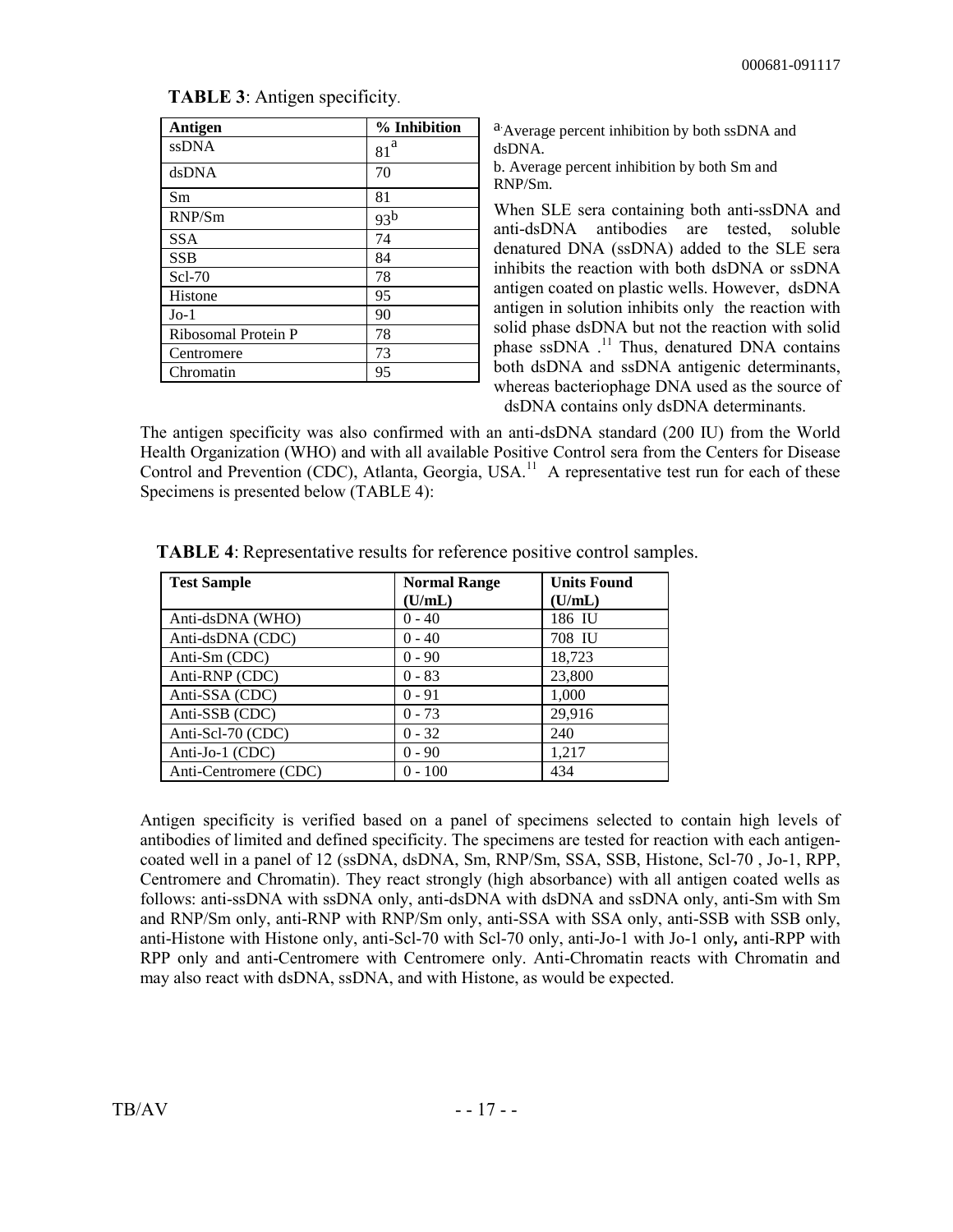### **TROUBLESHOOTING**

| Problem                               | <b>Possible Causes</b>                                          | <b>Solution</b>                                                                            |
|---------------------------------------|-----------------------------------------------------------------|--------------------------------------------------------------------------------------------|
| Control values out of range.          | 1. Incorrect temperature, timing                                | 1. Check that temperature was correct.                                                     |
|                                       | or pipetting; reagents not mixed.                               | Check that time was correct. See "Poor"                                                    |
|                                       |                                                                 | Precision" (below) No. 2-4. Repeat test.                                                   |
|                                       | 2. Cross-contamination of                                       | 2. Pipette carefully.                                                                      |
|                                       | Controls.                                                       |                                                                                            |
|                                       | 3. Improper dilution.                                           | 3. Repeat test.                                                                            |
|                                       | 4. Optical pathway not clean.                                   | 4. Check for moisture or dirt. Wipe bottom<br>of wells and reread.                         |
|                                       | 5. Wavelength of filter incorrect.                              | 5. Change filter to $450 \pm 5$ nm.                                                        |
|                                       | 6. Specimen Diluent Blank > 0.2                                 | 6. Check for contamination of Chromogen or                                                 |
|                                       |                                                                 | Conjugate solution.                                                                        |
|                                       | 7. Chromogen Blank $> 0.15$ (if<br>used)                        | 7. Check for contamination of Chromogen.                                                   |
| All test results negative.            | 1. One or more reagents not                                     | 1. Recheck procedure. Check for unused                                                     |
|                                       | added, or added in wrong                                        | solutions. Repeat test.                                                                    |
|                                       | sequence.                                                       |                                                                                            |
|                                       | 2. Improper dilution of Wash                                    | 2. Repeat test.                                                                            |
|                                       | Buffer.                                                         |                                                                                            |
|                                       | 3. Antigen coated plate inactive.                               | 3. Check for obvious moisture in unused                                                    |
|                                       |                                                                 | wells. Rerun test with Controls only to check                                              |
|                                       |                                                                 | for activity.                                                                              |
| All test results yellow;<br>scattered | 1. Contaminated Chromogen.                                      | 1. Check absorbance of unused Chromogen.                                                   |
| false positives                       | 2. Contaminated                                                 | 2. Check all solutions for turbidity.                                                      |
|                                       | buffers/reagents.                                               |                                                                                            |
|                                       | 3. Wash Buffer $(1X)$                                           | 3. Use clean container. Check quality of                                                   |
|                                       | contaminated.                                                   | water used to prepare buffer.                                                              |
|                                       | 4. Improper dilution of serum.                                  | 4. Repeat test.                                                                            |
|                                       | 5. Contaminated pipette                                         | 5. Use plugged tips for Chromogen                                                          |
| Poor precision.                       | 1. Pipettor delivery CV greater                                 | 1. Check calibration of pipettor. Use                                                      |
|                                       | than 5%.                                                        | reproducible technique.                                                                    |
|                                       | 2. Serum or reagents not mixed                                  | 2. Mix all reagents gently but thoroughly and                                              |
|                                       | sufficiently; reagents not at room                              | equilibrate to room temperature.                                                           |
|                                       | temperature prior to addition.                                  |                                                                                            |
|                                       | 3. Reagent addition taking too<br>long; inconsistency in timing | 3. Develop consistent uniform technique and<br>avoid splashing or use multi-channel device |
|                                       | intervals, air bubbles.                                         | or autodispenser to decrease time of reagent                                               |
|                                       |                                                                 | addition.                                                                                  |
|                                       | 4. Air currents blowing over<br>plate during incubations.       | 4. Cover plate or place in chamber.                                                        |
|                                       | 5. Optical pathway not clean.                                   | 5. Wipe bottom of plate with soft tissue.                                                  |
|                                       |                                                                 | Check instrument light source and detector<br>for dirt.                                    |
|                                       | 6. Instrument not equilibrated                                  | 6. Check instrument manual for warm up                                                     |
|                                       | before readings were taken.                                     | procedure.                                                                                 |
|                                       | 7. Washing not consistent;                                      | 7. Use only acceptable washing devices.                                                    |
|                                       | trapped bubbles; liquid left in                                 | Lengthen timing delay on washing device.                                                   |
|                                       | wells at end of wash cycle.                                     | Check that all wells are filled.                                                           |
|                                       | 8. Improper pipetting.                                          | 8. Avoid air bubbles in pipette tips.                                                      |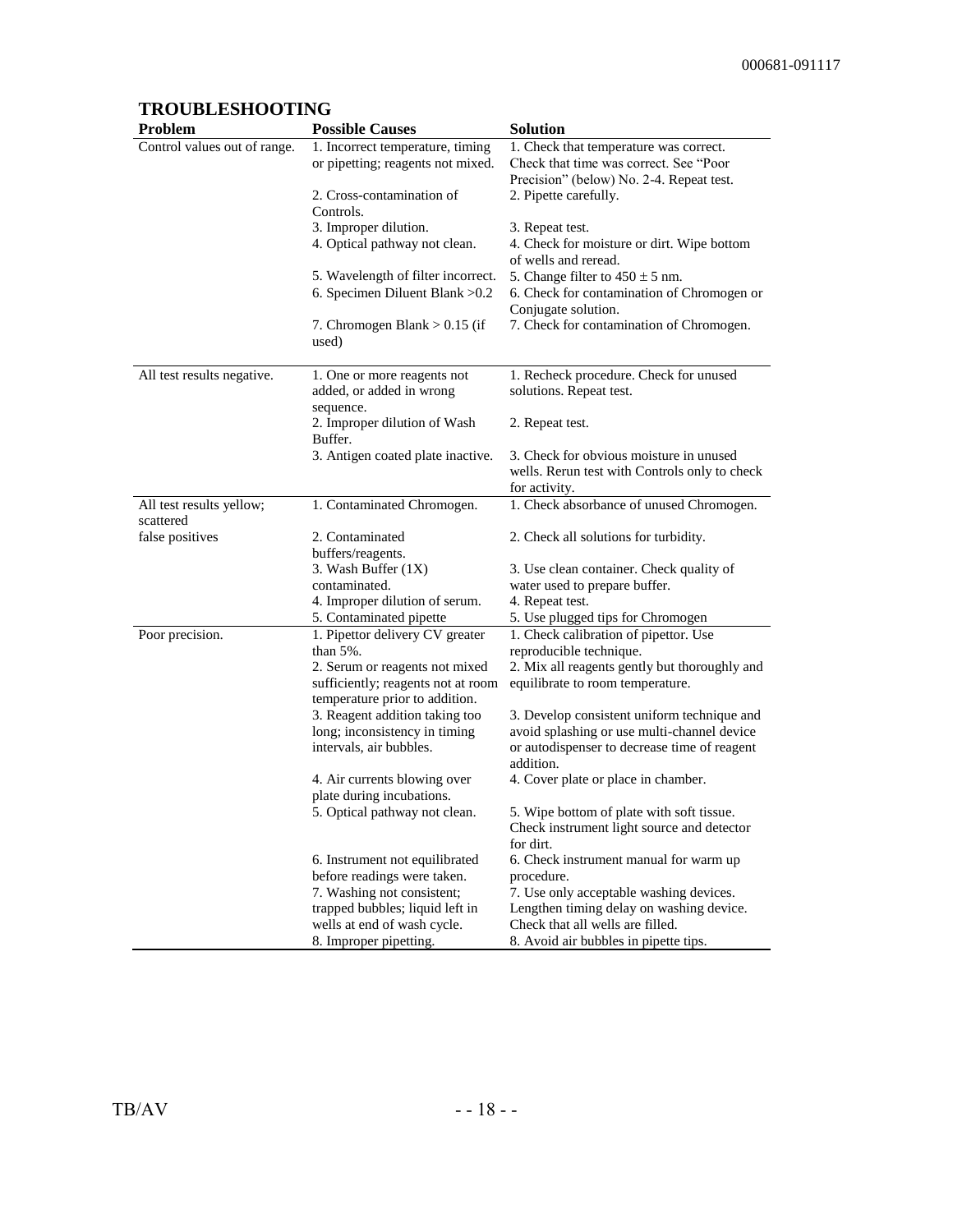#### **REFERENCES**

- 1. Tan EM, AS Cohen, JF Fries, AT Masi, et al. 1982. The 1982 revised criteria for the classification of systemic lupus erythematosus. *Arthritis Rheum. 25 1271-1277*.
- 2. Lange A. 1978. Evaluation of the simultaneous estimation of anti-dsDNA and anti-ssDNA antibodies for clinical purposes. *Clin. Exp. Immunol. 31:472-481.*
- 3. Sharp GC, WS Irvin, E. Tan, RG Gould, et al. 1972. Mixed Connective Tissue Disease—an apparently distinct rheumatic disease syndrome associated with a specific antibody to an extractable nuclear antigen (ENA). *Am. J. Med. 52:148-159*.
- 4. Winfield JB, CM Brunner, and D Koffler. 1978. Serologic studies in patients with systemic lupus erythematosus and central nervous system dysfunction. *Arthritis Rheum. 21:289-294*.
- 5. Maddison P, H Mogavero, TT Provost, and M Reichlin. 1979. The clinical significance of autoantibodies to soluble cytoplasmic antigen in systemic lupus erythematosus and other connective tissue diseases. *Rheumatol. 6:189-195 (1979).*
- 6. Alspaugh MA, N Talal, and EM Tan. 1976. Differentiation and characterization of autoantibodies and their antigens in Sjögren's syndrome. *Arthritis Rheum. 19:216-222*.
- 7. Sontheimer RD, JR Thomas, and JN Gilliam. 1979. Subacute cutaneous lupus erythematosus. A cutaneous marker for a distinct lupus erythematosus subset. *Arch. Dermatol. 115:1409-1415.*
- 8. Wasicek CA, PJ Maddison, and M Reichlin. 1979. Occurrence of antibodies to single-stranded DNA in ANA negative patients. *Clin. Exp. Immunol. 37:190-195*.
- 9. Tan EM. 1989. Antinuclear antibodies: Diagnostic markers for autoimmune diseases and probes for cell biology. *Adv. Immunol. 44:93-115.*
- 10. Hahn BH, FM Ebling, and KC Kalunian. 1989. Characteristics of pathogenic antibodies in SLE (abstract). *Proceedings of Second International Conference on Systemic Lupus Erythematosus. 172-176*.
- 11. Froelich CJ, J Wallman, JL Skosey, and M Teodorescu. 1990. Clinical value of an integrated ELISA system for the detection of 6 autoantibodies (ssDNA, dsDNA, Sm, RNP/Sm, SSA and SSB). *J. Rheumatol. 17:192- 200.*
- 12. Teodorescu M and C Froelich. 1994. *Advanced Immunoassays in Rheumatology*. CRC Press, Boca Raton, Ann Arbor, London, Tokyo, pp. 390.
- 13. Urowicz MB and DD Gladman. 1992. Antinuclear antibody-sensitive systemic lupus erythematosus. In RG Lahita (ed.) *Systemic Lupus Erythematosus*, 2<sup>nd</sup> edition. Ch. Livingstone, N.Y., Edinburgh, Melbourne, London, Tokyo, pp. 561-567.
- 14. Rubin RL and S Waga. 1987. Anti-histone antibodies in systemic lupus erythematosus. *J. Rheumatol. 14(S-13):118-126*.
- 15. Hess EV. and AB Mongey. 1991. Drug-related lupus. *Bull. Rheum. Dis., 40: 1-8*.
- 16. Reichlin M. 1993. ANAs and antibodies to DNA: their use in clinical diagnosis. *Bull. Rheum. Dis. 42:3-5*.
- 17. Arnett FC, TJ Hirsch, WB Bias, M Nishikai, and M Reichlin. 1981. The Jo-1 antibody system in myositis: relationships to clinical features and HLA. *J. Rheumatol. 8:925-930*.
- 18. Hochberg MC, D Feldman, MB Stevens, FC Arnett, and M Reichlin. 1984. Antibody to Jo-1 in polymyositis/dermatomyositis: association with interstitial pulmonary disease. *J. Rheumatol. 11:663-665.*
- 19. Bonfa E and KB Elkon. 1986. Clinical and serologic associations of the antiribosomal P protein antibody. *Arthritis Rheum. 29:981-985*.
- 20. Russo K, S Hoch, C Dima, J Varga, and M Teodorescu. 2000. Circulating anticentromere CENP-A and CENP-B antibodies in patients with diffuse and limited systemic sclerosis, systemic lupus erythematosus, and rheumatoid arthritis. *J. Rheumatol. 27:142-148*.
- 21. Rubin RL 1999. Anti-histone antibodies. in RG Lahita (ed). *Systemic Lupus Erythematosus*, 3rd edition, Academic Press, pp. 227-245.
- 22. Berden, JHM, Smeenk, RJT. 1996. Nucleosome-specific autoantibodies. In JB Peter and Y Shoenfeld (eds). *Autoantibodies*. Elsevier, Amsterdam, pp. 574-581.
- 23. Ignat GP, A-C Rat, JJ Sychra, J Vo, J Varga, and M Teodorescu. 2003. Information on diagnosis and management of systemic lupus erythematosus patients derived from the routine measurement of 8 nuclear autoantibodies. *J. Rheumatol. 30:1761-1769*.

(GB)(USA)(CDN) Expiry date (D)(A)(B)(CH) Verfallsdatum (F)(B)(CH)(CDN) Date de péremption (I)(CH) Data di scadenza (E) Fecha de caducidad (P) Data de validade (NL) Uiterste gebruiksdatum (DK) Udløbsdato (S) Utgångsdatum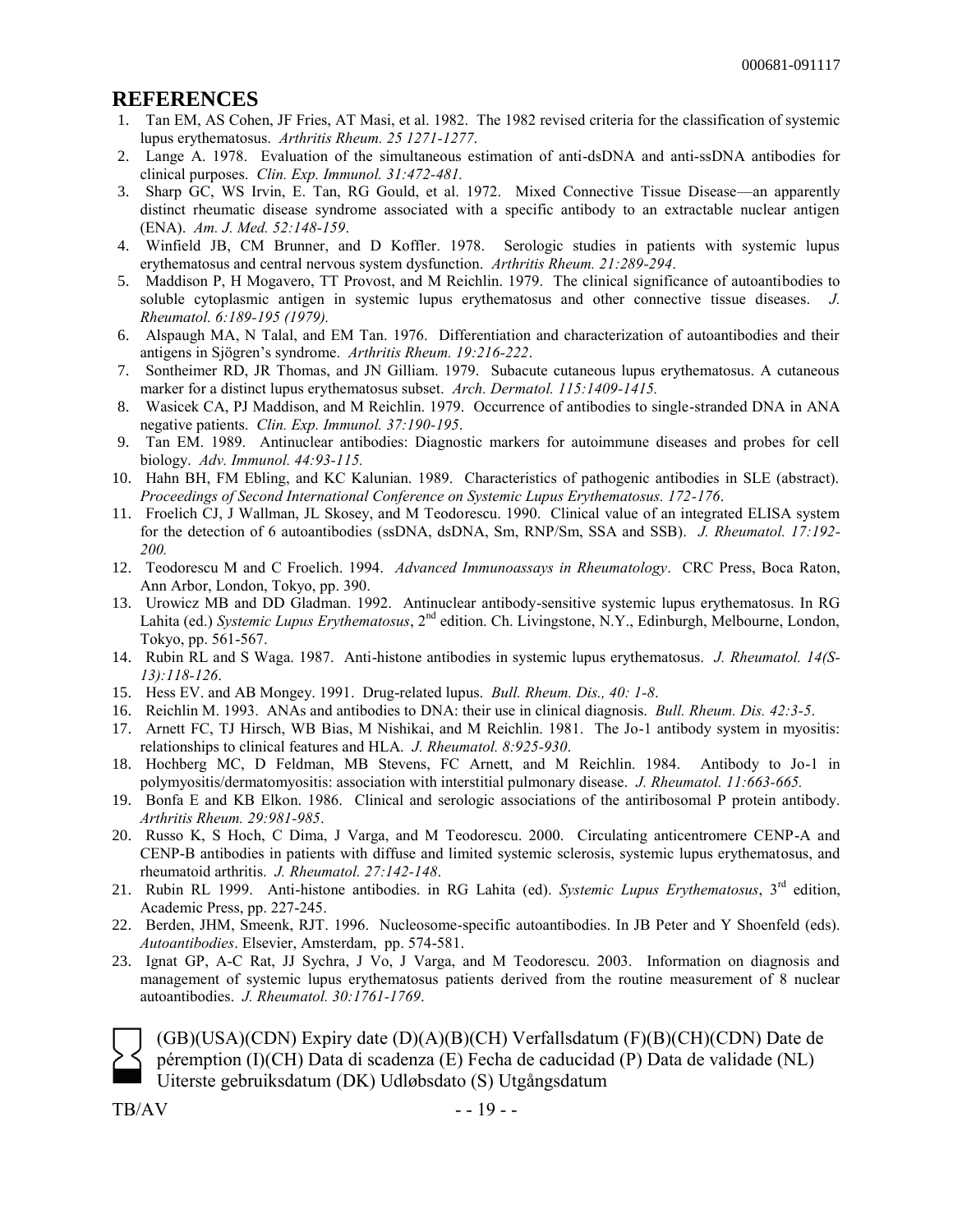

(GB)(USA)(CDN) Consult instructions for use (D)(A)(B)(CH) Bitte Gebrauchsanweisung einsehen (F)(B)(CH)(CDN) Consultez la notice d'utilisation (I)(CH) Consultare le istruzioni per l'uso (E) Consulte las instrucciones de utilización (P) Consulte as instruções de utilização (NL) Raadpleeg de gebruikaanwijzing (DK) Se brugsanvisningen (S) Läs anvisningarna före användning

(GB)(USA)(CDN) In Vitro Diagnostic Medical Device (For In Vitro Diagnostic Use) **IVD** (D)(A)(B)(CH) Medizinisches In-vitro-Diagnostikum (zur In-vitro-Diagnostik) (F)(B)(CH)(CDN) Dispositif médical de diagnostic in vitro (Pour usage diagnostique in vitro) (I)(CH) Dispositivo medico per diagnostica in vitro (per uso diagnostico in vitro) (E) Dispositivo médico de diagnóstico in vitro (para uso diagnóstico in vitro) (P) Dispositivo médico para diagnóstico in vitro (Para utilização de diagnóstico "in vitro") (NL) Medisch hulpmiddel voor diagnostiek in vitro (Voor diagnostisch gebruik in vitro) (DK) Medicinsk udstyr til in vitrodiagnostik (Udelukkende til in vitro diagnostisk anvendelse) (S) Medicinteknisk produkt avsedd för in vitro-diagnostik (För in vitro-diagnostiskt bruk)

(GB)(USA)(CDN) Lot / Batch Number (D)(A)(B)(CH) Charge / Chargennummer LOT (F)(B)(CH)(CDN) Lot / Code du lot (I)(CH) Lotto / Numero di lotto (E) Lote / Código de lote (P) Lote / Código do lote (NL) Lot-/Partijnummer (DK) Lot / Batchkode (S) lot / Satskod



(GB)(USA)(CDN) Manufactured by (D)(A)(B)(CH) Hergestellt von (F)(B)(CH)(CDN) Fabriqué par (I)(CH) Prodotto da (E) Fabricado por (P) Fabricado por (NL) Vervaardigd door (DK) Fabrikation af (S) Tillverkad av

(GB)(USA)(CDN) Catalogue Number (D)(A)(B)(CH) Bestell-Nummer **REF** (F)(B)(CH)(CDN) Numéro de référence (I)(CH) Numero di riferimento (E) Número de referencia (P) Número de referência (NL) Referentienummer (DK) Referencenummer (S) Katalognummer



 $_{0}e^{\theta^c}$  (GB)(USA)(CDN) Store at between (D)(A)(B)(CH) Lagerung bei zwischen (F)(B)(CH)(CDN) Conserver à entre (I)(CH) Conservare a tra (E) Conservar a temp. entre (P) Armazene a entre (NL) Bewaar bij tussen (DK) Opbevares mellem (S)

Förvaras vid



(GB)(USA)(CDN) Contains sufficient for x tests (D)(A)(B)(CH) Inhalt ausreichend für x Tests  $(F)(B)(CH)(CDN)$  Contient suffisant pour x tests  $(I)(CH)$  Contenuto sufficiente per x test (E) Contiene suficiente para x pruebas (P) Contém suficiente para x testes

(NL) Bevat voldoende voor x bepalingen (DK) Indeholder tilstrækkeligt til x prøver (S) Innehàllet räcker till x analyzer